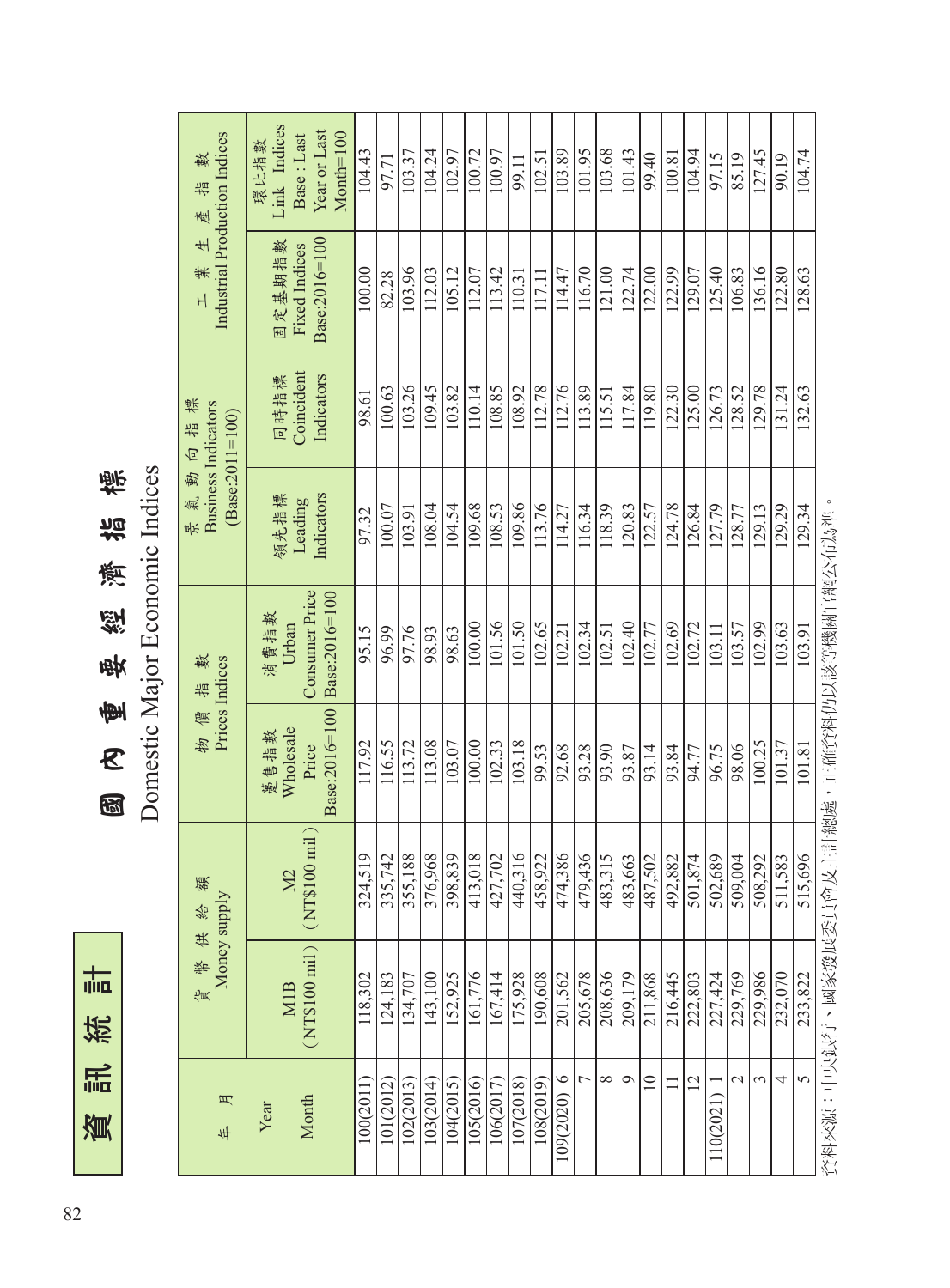|                             |                 |                        |               |                            |                 | STATISTICS OF STOCKS ISSUED |                 |                   |     | Unit: NT\$1,000,000<br>單位:新臺幣百萬元 |
|-----------------------------|-----------------|------------------------|---------------|----------------------------|-----------------|-----------------------------|-----------------|-------------------|-----|----------------------------------|
| 項目                          |                 |                        |               | 乍<br>$\overline{+}$        | 司<br>公          | TWSE Listed Company         |                 |                   |     |                                  |
| Item                        |                 |                        | 寧             | 剦<br>變<br>減                |                 | status change               |                 |                   |     |                                  |
| 年月                          |                 | 初次上市公司<br>newly listed |               | capital increase<br>資<br>寧 |                 | capital decrease<br>資<br>減  |                 | 終止上市<br>delisting | 期   | end of year<br>未                 |
| Year                        | 家數              | 金額                     | 家次            | 金額                         | 家次              | 金額                          | 家數              | 金額                | 家數  | 金額                               |
| Month                       | Χo.             | Amount                 | Χo.           | Amount                     | Χo.             | Amount                      | Χo.             | Amount            | Χo. | Amount                           |
| 100(2011                    | 71              | 178,752                | 2.229         | 756,486                    | 427             | 197.942                     | $\Box$          | 114,000           | 790 | 6.152.380                        |
| 101(2012)                   | 22              | 54,858                 | 674           | 247,478                    | 135             | 60,894                      | 3               | 8,872             | 809 | 6,384,950                        |
| 102(2013)                   | 33              | 72,666                 | 674           | 237,936                    | 107             | 57,906                      | 4               | 27,595            | 838 | 6,610,05                         |
| 103(2014)                   | 21              | 34,618                 | 701           | 426,111                    | 161             | 256,026                     | 5               | 31,334            | 854 | 6,783,397                        |
| 104(2015)                   | 24              | 25,240                 | 578           | 218,195                    | 273             | 43,889                      | 4               | 32,039            | 874 | 6,950,904                        |
| 105(2016)                   | 25              | 46,640                 | 481           | 166,393                    | 280             | 56,107                      | $\overline{ }$  | 86,131            | 892 | 7,021,699                        |
| 106(2017)                   | $\overline{21}$ | 39,392                 | 505           | 155,486                    | 221             | 63,160                      | $\circ$         | 16,272            | 907 | 7,136,195                        |
| 107(2018)                   | $\overline{31}$ | 110,787                | 462           | 159,828                    | 224             | 98,206                      | $\overline{10}$ | 149,714           | 928 | 7,158,890                        |
| 108(2019)                   | $\overline{1}$  | 18,903                 | 422           | 109,280                    | 203             | 52,090                      | 5               | 79,347            | 942 | 7,155,637                        |
| $\overline{C}$<br>109(2020) | $\circ$         | $\circ$                | 45            | 23,886                     | $\overline{21}$ | 3,681                       | $\circ$         | $\circ$           | 944 | 7,187,023                        |
| $\infty$                    | $\mathbf{\sim}$ | 1,508                  | 61            | 46,040                     | $\frac{8}{18}$  | 1,150                       | $\circ$         | $\circ$           | 946 | 7,233,420                        |
| $\circ$                     | $\circ$         |                        | 45            | 15,811                     | $\overline{4}$  | 4,518                       | 0               | $\circ$           | 946 | 7,242,933                        |
| $\overline{10}$             |                 | 807                    | 36            | 10,758                     | $\overline{16}$ | 18,049                      | $\sim$          | 1,137             | 945 | 7,235,312                        |
| $\Box$                      |                 | 678                    | $\frac{4}{5}$ | 10,155                     | $\geq$          | 2,837                       | $\sim$          | 6,860             | 944 | 7,236,448                        |
| 12                          | 4               | 2,443                  | 42            | 3,260                      | $\overline{21}$ | 3,791                       | $\circ$         | $\circ$           | 948 | 7,238,361                        |
| 10(2021)                    | 3               | 7,799                  | 32            | 3,712                      |                 | 3,964                       | 4               | 20,688            | 947 | 7,225,219                        |
| $\mathcal{L}$               | 0               | $\circ$                | 27            | 13,659                     | $\infty$        | 531                         | $\circ$         | $\circ$           | 947 | 7,238,346                        |
| 3                           | 3               | 2,055                  | 23            | 3.227                      | $\circ$         | 1,137                       | $\circ$         | $\circ$           | 950 | 7,242,492                        |
| 4                           | $\mathcal{C}$   | 6,160                  | 39            | 2,952                      | 18              | 624                         |                 | 1,001             | 951 | 7,249,979                        |
| $\Omega$                    | $\mathbf 2$     | 1,169                  | 39            | 7.361                      | Ò               | 55                          | $\circ$         | 0                 | 953 | 7,258,454                        |
| $\circ$                     | $\circ$         | $\circ$                | 35            | 8,988                      | 18              | 122                         | $\circ$         | $\circ$           | 953 | 7,267,320                        |

禹毗徽 佑 義 治 義 学<br>STATISTICS OF STOCKS ISSIED 股票發行概況統計

83

註:1. 本表係以除權日為基準。

註:1.本表係以除權日為基準。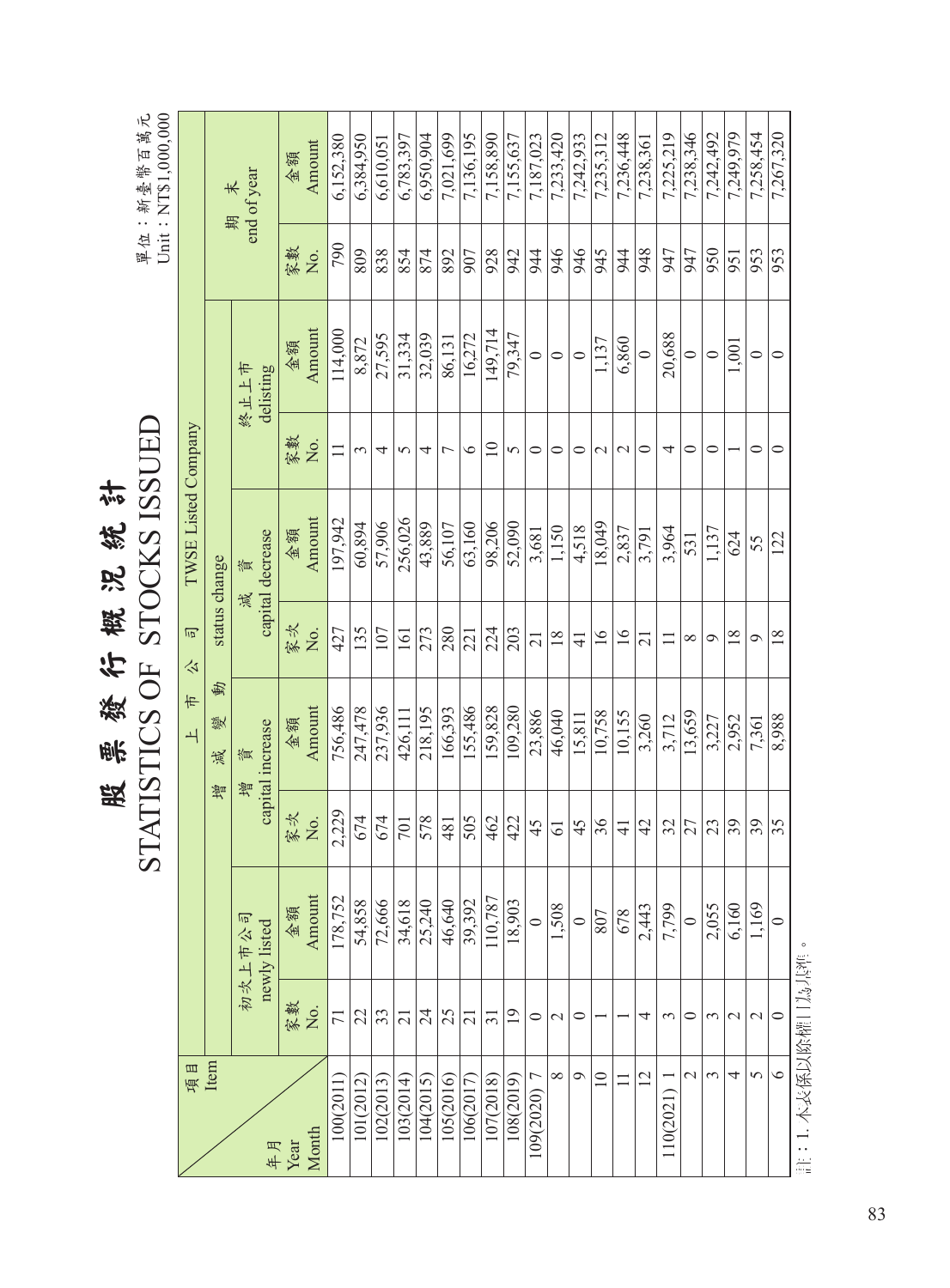| Unit: NT\$1,000,000<br>: 新臺幣百萬元<br>單位 |                     |               | end of year<br>未<br>期      | Amount<br>金額<br>家數<br>Σ. | 731,918<br>607 | 666,905<br>638 | 661,846<br>658 | 679,563<br>685 | 706,189<br>712 | 715,259<br>732 | 722,362<br>744 | 738,504<br>766  | 746,656<br>775 | 748,153<br>777 | 749,178<br>776 | 744,110<br>778 | 745,512<br>780  | 740,509<br>777 | 742,244<br>782 | 745,562<br>786 | 746,613<br>787 | 746,412<br>786 | 748,842<br>787 | 748.982<br>787 | 749,961<br>787 | ,係以本會結案發文日為基準,83年元月起除證券公司以本會發照日為基準外,餘係以除權日為基準 |
|---------------------------------------|---------------------|---------------|----------------------------|--------------------------|----------------|----------------|----------------|----------------|----------------|----------------|----------------|-----------------|----------------|----------------|----------------|----------------|-----------------|----------------|----------------|----------------|----------------|----------------|----------------|----------------|----------------|-----------------------------------------------|
|                                       |                     |               | 或改列上市<br>撤銷上櫃<br>delisting | Amount<br>金額             | 19,856         | 61,196         | 41,895         | 7,516          | 8,069          | 16,640         | 13,960         | 8,410           | 10,868         | $\circ$        | 1,900          | $\circ$        | $\circ$         | 6,341          | 812            | 603            | $\circ$        | 385            | $\circ$        | 899            | $\circ$        |                                               |
|                                       |                     |               |                            | 家數<br>,<br>Ž             | $\infty$       | $\Box$         | Ó              | $\circ$        | $\overline{ }$ | $\geq$         | $\Box$         | $\circ$         | 〓              | $\circ$        |                | 0              | $\circ$         | 4              |                |                | $\circ$        |                | $\circ$        |                | $\circ$        |                                               |
|                                       | TPEx Company        |               | capital decrease<br>資      | Amount<br>金額             | 17,768         | 48,583         | 12,639         | 14,198         | 8,074          | 13,070         | 9,267          | 14,772          | 10,753         | 970            | 668            | 7,584          | 1,265           | 192            | 82             | 929            | 541            | 671            | 1,099          | 42             | 682            |                                               |
|                                       | 同<br>公              | status change | 減                          | 家文<br>Σ.                 | 122            | 124            | 63             | 128            | 159            | 192            | 183            | 197             | 185            | 12             | 12             | 27             | 22              | 5              | $\circ$        | 17             | 12             | $\circ$        |                | $\circ$        | $\circ$        |                                               |
| STATISTICS OF STOCKS ISSUED (Cont.)   | 檀<br>$\overline{+}$ | 動<br>變<br>減   | capital increase<br>資      | Amount<br>金額             | 34,247         | 26,160         | 35,969         | 25,258         | 19,834         | 16,333         | 19,815         | 24,244          | 22,141         | 2,718          | 3,593          | 1,502          | 2,245           | 1,228          | 1,385          | 2,452          | 1,266          | 855            | 2,497          | 478            | 1,661          |                                               |
|                                       |                     | 寧             | 寧                          | 家文<br>Δ.                 | 1,003          | 803            | 848            | 1,116          | 868            | 767            | 818            | 729             | 638            | 56             | 69             | 66             | 69              | $\frac{8}{3}$  | 8 <sup>9</sup> | $\infty$       | 69             | 76             | 68             | 72             | 66             |                                               |
|                                       |                     |               | 初次上櫃公司<br>newly listed     | Amount<br>金額             | 29,300         | 18,606         | 13,506         | 14,172         | 22,936         | 22,446         | 10,516         | 15,081          | 7,632          | 267            | $\circ$        | 1,014          | 422             | 301            | 1,245          | 2,398          | 326            | $\circ$        | 1,031          | 603            | $\circ$        |                                               |
|                                       |                     |               |                            | 家數<br>No.                | 51             | 42             | 29             | 33             | 34             | 36             | 23             | $\overline{31}$ | 20             |                | $\circ$        | $\mathcal{L}$  | $\mathbf 2$     |                | $\circ$        | $\sigma$       |                | 0              |                |                | $\circ$        |                                               |
|                                       | 項目                  | Item          | 年月                         | Month<br>Year            | 100(2011)      | 101(2012)      | 102(2013)      | 103(2014)      | 104(2015)      | 105(2016)      | 106(2017)      | 107(2018)       | 108(2019)      | Γ<br>109(2020) | $\infty$       | $\sigma$       | $\overline{10}$ | $\Box$         | $\overline{2}$ | 110(2021)      | $\mathcal{L}$  | ω              | 4              | $\Omega$       | $\circ$        | 註:82年12月以前資本增減變動之統計                           |

股 票 發 行 概 況 統 計 (續)  $\zeta$ 哪赖行蔑沉瓷 \$+ (續) 股 F<br>F<br>F<br>F<br>C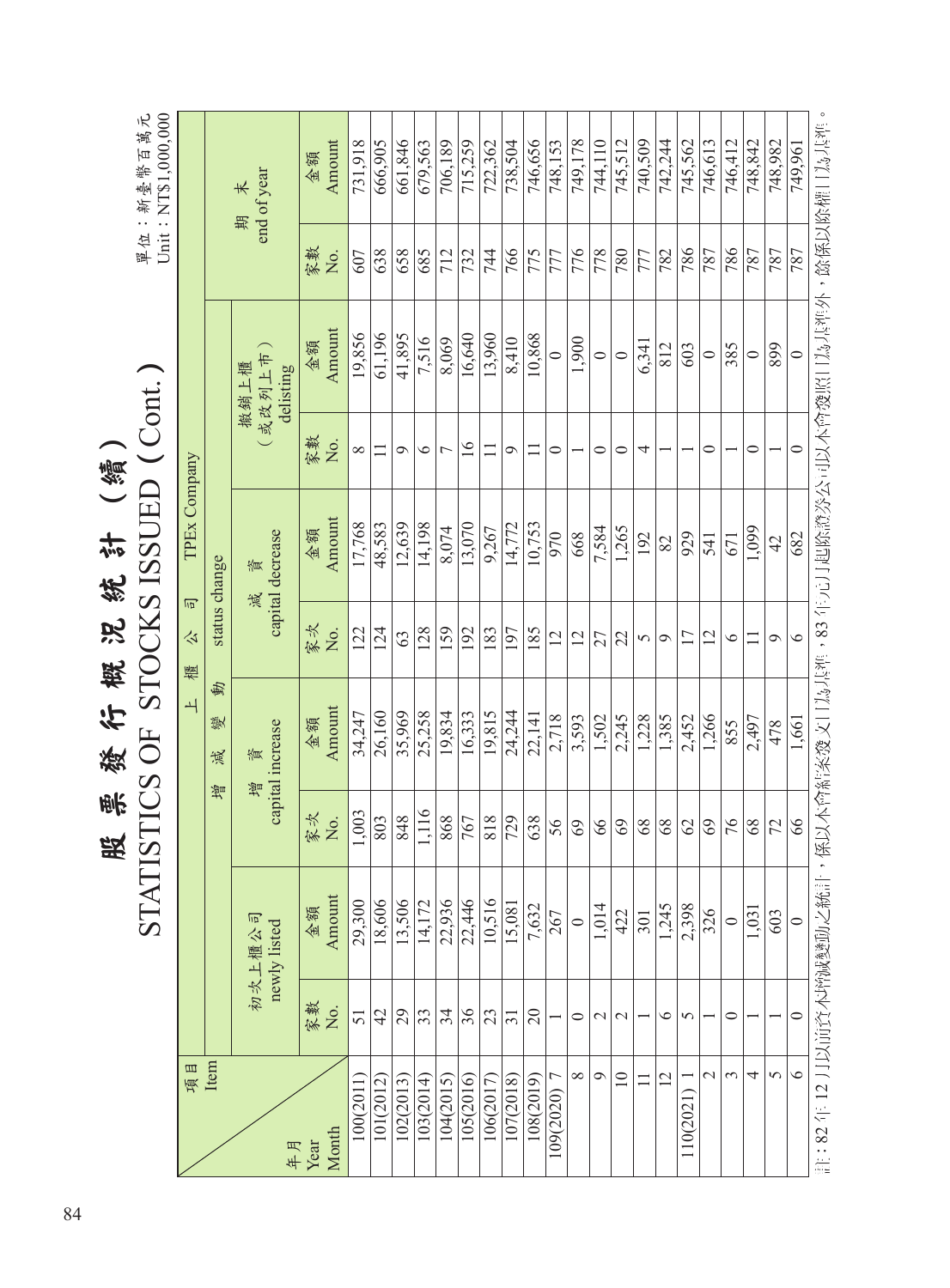|                |                       |                            |                 |                            |                          | STATISTICS OF STOCKS ISSUED (Cont.) |                |                                             |           | Unit: NT\$1,000,000<br>單位:新臺幣百萬元    |
|----------------|-----------------------|----------------------------|-----------------|----------------------------|--------------------------|-------------------------------------|----------------|---------------------------------------------|-----------|-------------------------------------|
| 項目             |                       |                            |                 | 興                          | 司<br>公<br>檀              | <b>Emerging Stock</b>               |                |                                             |           |                                     |
| Item           |                       |                            | 增               | 剦<br>變<br>減                |                          | status change                       |                |                                             |           |                                     |
| 年月             |                       | newly registered<br>初次興櫃公司 |                 | capital increase<br>資<br>尊 | 減                        | capital decrease<br>資               |                | terminate registration<br>(或改列上市上櫃<br>終止櫃檯買 | 期         | end of year<br>$\frac{1}{\sqrt{2}}$ |
| Month<br>Year  | 家數<br>Χo.             | Amount<br>金額               | 家文<br>No.       | Amount<br>金額               | 家文<br>Χo.                | Amount<br>金額                        | 家數<br>, òd     | Amount<br>金額                                | 家數<br>Σò. | Amount<br>金額                        |
| 100(2011       | 85                    | 85,940                     | 376             | 16,433                     | $\overline{ }$           | 2,237                               | 93             | 83,317                                      | 277       | 362,099                             |
| 101(2012)      | 80                    | 49,110                     | 235             | 8,605                      | $\overline{1}$           | 2,040                               | 72             | 82,377                                      | 285       | 335,397                             |
| 102(2013)      | $50\,$                | 34,953                     | 212             | 9,382                      | $\overline{16}$          | 6,253                               | $\overline{7}$ | 76,299                                      | 261       | 297,182                             |
| 103(2014)      | 79                    | 79,586                     | 247             | 6,642                      | 18                       | 3,931                               | 56             | 42,878                                      | 284       | 336,599                             |
| 104(2015)      | 65                    | 47,478                     | 238             | 9,795                      | 30                       | 42,867                              | 65             | 50,126                                      | 284       | 300,880                             |
| 105(2016)      | $66$                  | 28,744                     | 244             | 6,249                      | 34                       | 2,135                               | 79             | 84,966                                      | 271       | 248,802                             |
| 106(2017)      | 54                    | 26,857                     | 259             | 7,436                      | $30\,$                   | 502                                 | 51             | 49,377                                      | 274       | 233,216                             |
| 107(2018)      | 54                    | 23,884                     | 219             | 5,769                      | 25                       | 481                                 | 72             | 85.331                                      | 256       | 177,057                             |
| 108(2019)      | 47                    | 16,983                     | 209             | 4,415                      | 29                       | 1,017                               | 55             | 36,314                                      | 248       | 161,124                             |
| 7<br>109(2020) | $\tilde{\phantom{0}}$ | 874                        | 17              | 357                        |                          | $\circ$                             |                | 232                                         | 250       | 166,044                             |
| $\infty$       | $\mathcal{L}$         | 751                        | 25              | 812                        | $\mathbf 2$              | 228                                 | $\circ$        | 2,470                                       | 246       | 164,909                             |
| $\mathcal{Q}$  | 4                     | 1,976                      | 25              | 428                        | $\tilde{\phantom{0}}$    | $\mathcal{L}$                       | $\epsilon$     | 1,080                                       | 247       | 166,231                             |
| 10             | $\mathcal{L}$         | 4,268                      | 28              | 543                        | $\overline{\phantom{0}}$ | 209                                 | $\sigma$       | 1,837                                       | 247       | 168,996                             |
|                | $\infty$              | 3,364                      | $\overline{19}$ | 509                        | $\mathcal{L}$            |                                     | $\mathbf{C}$   | 887                                         | 253       | 171,981                             |
| $\overline{2}$ | $\supseteq$           | 35,025                     | 17              | 992                        |                          | 154                                 | $\supseteq$    | 3,389                                       | 253       | 204,455                             |
| 110(2021)      | 7                     | 2,201                      | $^{19}$         | 454                        | 5                        | $\overline{20}$                     | $\circ$        | 2,480                                       | 254       | 204,610                             |
| $\mathcal{L}$  | 4                     | 1,014                      | 15              | 166                        |                          | 58                                  |                | 286                                         | 257       | 205,446                             |
| $\epsilon$     | 3                     | 1,230                      | 15              | 653                        | S                        | 945                                 | $\mathcal{L}$  | 961                                         | 258       | 205,423                             |
| 4              | $\circ$               | 4,175                      | $\overline{17}$ | 155                        | $\mathcal{L}$            | $\overline{19}$                     | 4              | 6,108                                       | 260       | 203,627                             |
| $\sigma$       | 4                     | 655                        | 15              | 1,479                      |                          | $\circ$                             |                | 289                                         | 263       | 205.471                             |
| $\circ$        | 4                     | 2,049                      | $\Box$          | 3,560                      | $\mathcal{L}$            | $\circ$                             | $\circ$        | $\circ$                                     | 267       | 211,080                             |
|                |                       | 註:興櫃股票市場自 91年1月2日起開始交易     |                 |                            |                          |                                     |                |                                             |           |                                     |

 $\overline{\phantom{a}}$ **照明徽行载的统计(織)** 股 票 發 行 概 況 統 計 (續)

85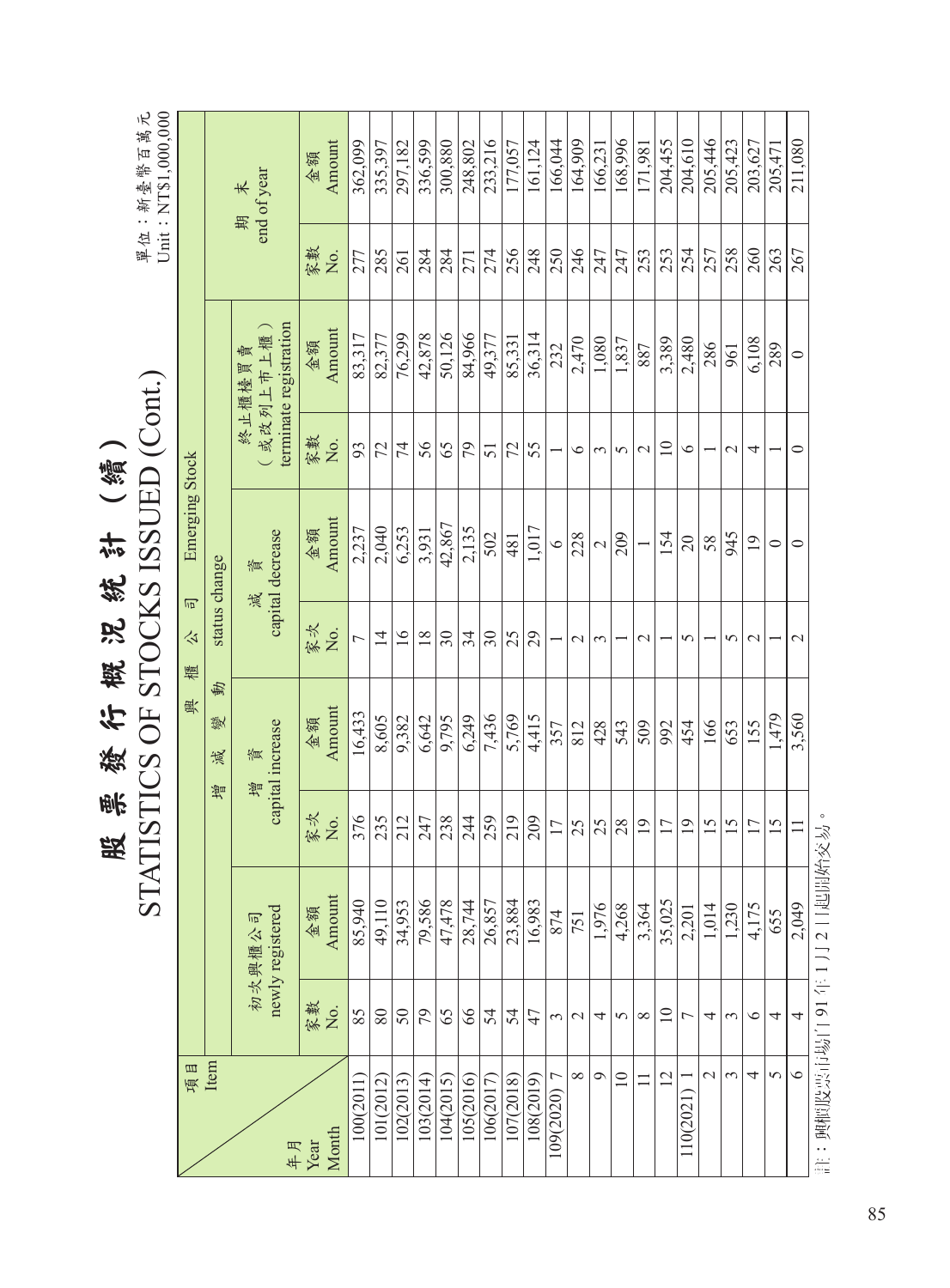|                             |                 |                            |                     | STATISTICS OF STOCKS ISSUED (Cont.) |                     |                            |                  |                                                                  |          | Unit: NT\$1,000,000<br>單位:新臺幣百萬元         |  |
|-----------------------------|-----------------|----------------------------|---------------------|-------------------------------------|---------------------|----------------------------|------------------|------------------------------------------------------------------|----------|------------------------------------------|--|
| 項目                          |                 |                            |                     | #<br>$\overline{\phantom{0}}$<br>未  | 檀<br>$\rightarrow$  | 司<br>公                     | Unlisted Company |                                                                  |          |                                          |  |
| Item                        |                 |                            |                     | 動<br>變<br>減<br>彎                    |                     | status change              |                  |                                                                  |          |                                          |  |
| 年月                          |                 | newly registered<br>初次公開公司 |                     | capital increase<br>資<br>增          |                     | capital decrease<br>資<br>減 |                  | withdrawal from public<br>撤銷發行(或改列上市上櫃<br>issuance or go listing |          | end of year<br>$\frac{1}{\sqrt{2}}$<br>斯 |  |
| Month<br>Year               | 家數<br>Χo.       | Amount<br>金額               | 家文<br>Δ.            | Amount<br>金額                        | 家文<br>Σ.            | Amount<br>金額               | 家數<br>Χo.        | Amount<br>金額                                                     | 家數<br>Σ. | Amount<br>金額                             |  |
| 100(2011                    | 116             | 109,587                    | 137                 | 26,888                              | 19                  | 25,441                     | 112              | 178,299                                                          | 516      | 1,609,618                                |  |
| 101(2012)                   | 82              | 203,029                    | 134                 | 16,895                              | 28                  | 78,539                     | 58               | 65,127                                                           | 540      | 1,685,876                                |  |
| 102(2013)                   | $\infty$        | 81,152                     | 139                 | 70,231                              | $\overline{21}$     | 38,264                     | $\frac{6}{1}$    | 21,818                                                           | 584      | 1,777,177                                |  |
| 103(2014)                   | 84              | 40,067                     | 122                 | 33,510                              | 21                  | 41,697                     | 47               | 60,103                                                           | 621      | 1,748,954                                |  |
| 104(2015)                   | 110             | 54,083                     | 39                  | 36,709                              | 17                  | 24,786                     | 95               | 132,989                                                          | 636      | 1,681,97                                 |  |
| 105(2016)                   | 109             | 53,038                     | $\frac{8}{3}$       | 32,627                              | $\overline{4}$      | 53,506                     | 106              | 135,507                                                          | 639      | .578,623                                 |  |
| 106(2017)                   | 67              | 30,819                     | $\overline{31}$     | 21,053                              | $\sigma$            | 33,727                     | 54               | 50,290                                                           | 652      | 1,546,478                                |  |
| 107(2018)                   | 63              | 28,908                     | 25                  | 4,942                               | 13                  | 55,716                     | 49               | 73,647                                                           | 666      | 1,450,965                                |  |
| 108(2019)                   | 59              | 54,408                     | 25                  | 25,460                              | $\infty$            | 4,204                      | 48               | 43,183                                                           | 677      | 1,483,446                                |  |
| $\overline{C}$<br>109(2020) | 4               | 5,389                      | 4                   | 1,173                               | $\mathbf{\sim}$     | 20,135                     | $\circ$          | 6,255                                                            | 668      | 1,339,933                                |  |
| $\infty$                    | $\overline{10}$ | 5,379                      | 4                   | 1,400                               |                     | 300                        | $\circ$          | $\circ$                                                          | 678      | 1,346,412                                |  |
| $\circ$                     | $\sigma$        | 4,261                      | $\epsilon$          | 1,305                               | $\mathcal{L}$       | 1,630                      | $\circ$          | $\circ$                                                          | 687      | 1,351,518                                |  |
| $\overline{10}$             | $\overline{ }$  | 33,097                     | $\sim$              | 650                                 |                     | 6,000                      |                  | 150                                                              | 693      | 1,379,115                                |  |
|                             | $\circ$         | 1,840                      | 5                   | 266                                 | $\epsilon$          | 4,178                      | $\sim$           | 2,192                                                            | 700      | 1,374,85                                 |  |
| 12                          | $\sigma$        | 1,877                      | $\circ$             | $\circ$                             |                     | 609                        |                  | 600                                                              | 708      | 1,375,519                                |  |
| 10(2021                     | 5               | 3,799                      | 4                   | 750                                 |                     | 9,975                      | 5                | 20,879                                                           | 708      | 1,349,214                                |  |
| $\overline{\mathcal{C}}$    | $\circ$         | $\circ$                    |                     | 500                                 | $\circ$             | $\circ$                    | $\sim$           | 4,744                                                            | 706      | 1,344,970                                |  |
| 3                           | $\sigma$        | 1,765                      | $\mathord{\subset}$ | $\circ$                             | $\mathord{\subset}$ | $\circ$                    | $\mathbf{\sim}$  | 9,175                                                            | 709      | 1,337,560                                |  |
| 4                           | 5               | 1,634                      | $\epsilon$          | 245                                 | $\circ$             | $\circ$                    | $\sim$           | 1,763                                                            | 712      | 1,337,676                                |  |
| $\sigma$                    | ৩               | 2,971                      | 3                   | 451                                 | $\circ$             | $\circ$                    | 4                | 1,123                                                            | 714      | 1,339,975                                |  |
| $\circ$                     | $\mathfrak{g}$  | 1,790                      | 4                   | 267                                 |                     | 100                        | $\circ$          | $\circ$                                                          | 717      | 1,341,932                                |  |

註:82 年 12 月以前資本增減變動之統計,係以本會結案發文日為基準,83 年元月起除證券公司以本會發照日為基準外,餘係以除權日為準。

註:82年12月以前資本增減變動之統計,係以本會結案發文日為基準,83年元月起除證券公司以本會發照日為基準外,餘係以除權日為準。

單位:新臺幣百萬元

股 票 發 行 概 況 統 計 (續)

谈

账

股

行概况统计(續)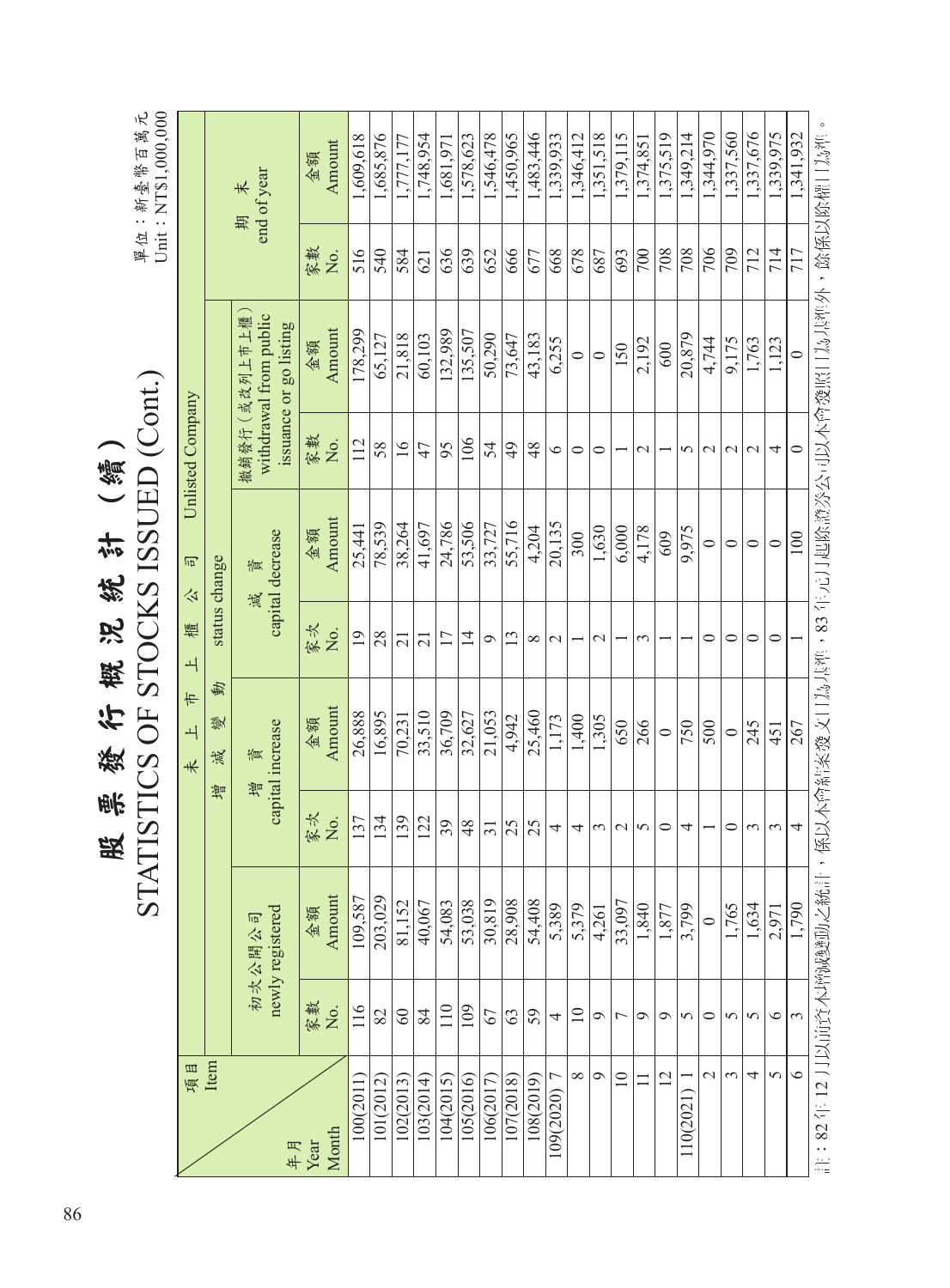證券投資信託基金發行概況表 Highlights of Issuance of Secuities Investment Trust Funds證券投資信託基金發行概況表

| 指數股票型<br>基金 | 投資國內<br>有價證券  | 國內募集                   | 淨資產     | 總額  | (億元)           | 828.6            | 1,318.6              | 1,464.9        | 1,398.0     | 1,610.1          | 1,982.0         | 2,601.2     | 3,332.4           | 7,244.0     | 16,703.4 | 17,190.3                 | 18,654.9                 | 8,444.7  | 17,878.7 | 8,172.0     | 18,026.2 | 17,376.5                 | 16,824.6    | 16,322.5         | 17,254.8               | 17,290.2          | 8,181.8                  |
|-------------|---------------|------------------------|---------|-----|----------------|------------------|----------------------|----------------|-------------|------------------|-----------------|-------------|-------------------|-------------|----------|--------------------------|--------------------------|----------|----------|-------------|----------|--------------------------|-------------|------------------|------------------------|-------------------|--------------------------|
|             |               | 在                      | 輁       | ⋘   | 數              |                  | $\frac{2}{17}$       | $\overline{c}$ | 19          | 23               | $\overline{31}$ | 56          | 92                | 130         | 208      | 202                      | 201                      | 202      | 202      | 202         | 200      | 198                      | 200         | 200              | 201                    | 201               | 203                      |
|             | 貨具<br>投資國內外   |                        | 淨資產     | 總額  | (億元            | $3.\overline{3}$ | 2.9                  | 46.8           | 214.2       | 146.9            | 172.8           | 146.2       | 130.2             | 118.4       | 75.2     | 78.9                     | 76.0                     | 75.7     | 64.8     | 65.1        | 65.1     | 64.2                     | 63.8        | 65.1             | 63.1                   | 60.4              | 57.9                     |
|             |               | 集<br>募<br>区            | 基       | ⋘   | 數              |                  |                      |                |             |                  |                 | $\geq$      | 크                 | ⊻           |          | $\overline{\mathcal{C}}$ | $\overline{\mathcal{C}}$ |          |          |             |          |                          |             | $\Xi$            | $\Xi$                  | $\supseteq$       | $\subseteq$              |
| 貨幣市場型基金     | · 資國外<br>·幣市場 | 國<br>在                 | 淨資產     | 總額  | (億元)           | 4.2              | 2.5                  | $\circ$        |             | $^{0.03}_{0.03}$ |                 | $\circ$     | $\circ$           | $\circ$     | $\circ$  | $\circ$                  | $\circ$                  | ○        |          |             |          |                          |             |                  |                        |                   |                          |
|             | 投貨            |                        | 基       | 俐   | 數              |                  |                      |                |             |                  |                 |             |                   |             |          |                          |                          |          |          |             |          |                          |             |                  |                        |                   |                          |
| 封閉型         | 投資國內<br>有價證券  | 國內募集                   | 淨資產     | 總額  | (億元)           | 44.6             | 38.1                 | 41.4           | 47.3        | $\circ$          | $\circ$         | $\circ$     | $\circ$           |             |          |                          |                          |          |          |             |          |                          |             |                  |                        |                   |                          |
|             |               | 在                      |         | 基金  | 數              |                  |                      |                |             |                  |                 |             |                   |             |          |                          |                          |          |          |             |          |                          |             |                  |                        |                   |                          |
|             | 資國內外有<br>價證券  |                        | 淨資產     | 總額  | (億元)           | 4,467.3          | 3,800.1              | 5,000.8        | 6,050.7     | 6,821.6          | 7,031.6         | 7,566.6     | 9,465.1           | 9,314.9     | 12,585.5 | 2,189.5                  | 0.5694.4                 | 3,035.7  | 13,843.7 | 3,000.6     | 3,743.6  | .3,997.0                 | 4,247.5     | [4, 131.7]       | 4,452.2                | 14,784.3          | 14,807.9                 |
|             | 技             | 集<br>募                 | 基       | 金   | 數              | 210              | 240                  | 271            | 305         | 324              | 358             | 408         | 457               | 488         | 539      | 542                      | 552                      | 549      | 553      | 558         | 557      | 554                      | 559         | 563              | 563                    | 564               | 564                      |
|             | ·資國外<br>價證券   | $\mathbb{R}$<br>國<br>在 | 資資<br>演 | 總額  | 億元)            | 2,168.8          | 1,668.3              | 1,745.6        | 1,125.6     | 1,037.2          | 733.1           | 416.0       | 397.7             | 356.7       | 378.1    | 315.6                    | 333.7                    | 346.2    | 337.1    | 323.2       | 355.2    | 351.0                    | 317.3       | 319.1            | 331.9                  | 343.3             | 338.5                    |
| 開放型         | 投有            |                        | 基       | 金   | 數              | 72               | 80                   | 81             | Z           | 66               | 48              | 34          | 28                | 24          | 22       | $\circ$                  | ್ರ                       | $\circ$  | O        | $\infty$    | $\infty$ | $\infty$                 | L           | Γ                | L,                     |                   | $\overline{\phantom{0}}$ |
|             |               | 內募集                    | 資產<br>淨 | 簿   | $\bar{t}$<br>德 | 11.5             | 70.7<br>$4,6$<br>2.9 | 76.4<br>3,0    | 18.6<br>2,8 | 85.2<br>2,6      | 28.8<br>2,3     | 22.3<br>2,0 | 29.0<br>2,0       | 48.4<br>1,8 | 66.7     | 74.6                     | 08.6                     | 16.1     | 86.0     | 57.9        | 69.4     | 33.3<br>32               | 97.3<br>3,2 | 20.6<br>3,5      | 87.6<br>$3,9$<br>$3,9$ | 60.8              | 60.8<br>3,8              |
|             | 內有價證券         | 國<br>在                 |         |     | 基金數            |                  |                      |                |             |                  |                 |             | 167<br>168<br>160 |             |          |                          | 154<br>155<br>158        |          | 159      | 159         |          | <b>159</b>               | 160         | $\overline{160}$ |                        | $\frac{158}{159}$ |                          |
|             | 國<br>資<br>投   | 外募集                    | 達<br>淨資 | 總額  | 億元)            | $\sim$           |                      | 1.9            |             |                  |                 |             |                   |             |          |                          |                          |          |          |             |          |                          |             | $\circ$          | $\circ$ $\circ$        |                   | $\circ$                  |
|             |               | 國<br>在                 |         | 基金數 |                |                  |                      |                |             |                  |                 |             |                   |             |          |                          |                          |          |          |             |          |                          |             |                  |                        |                   |                          |
|             |               |                        |         |     |                |                  |                      |                |             |                  |                 |             |                   |             |          |                          | 5<br>1<br>9              | $\infty$ | ⌒        | $\subseteq$ |          | $\overline{\mathcal{C}}$ | 110         |                  |                        |                   |                          |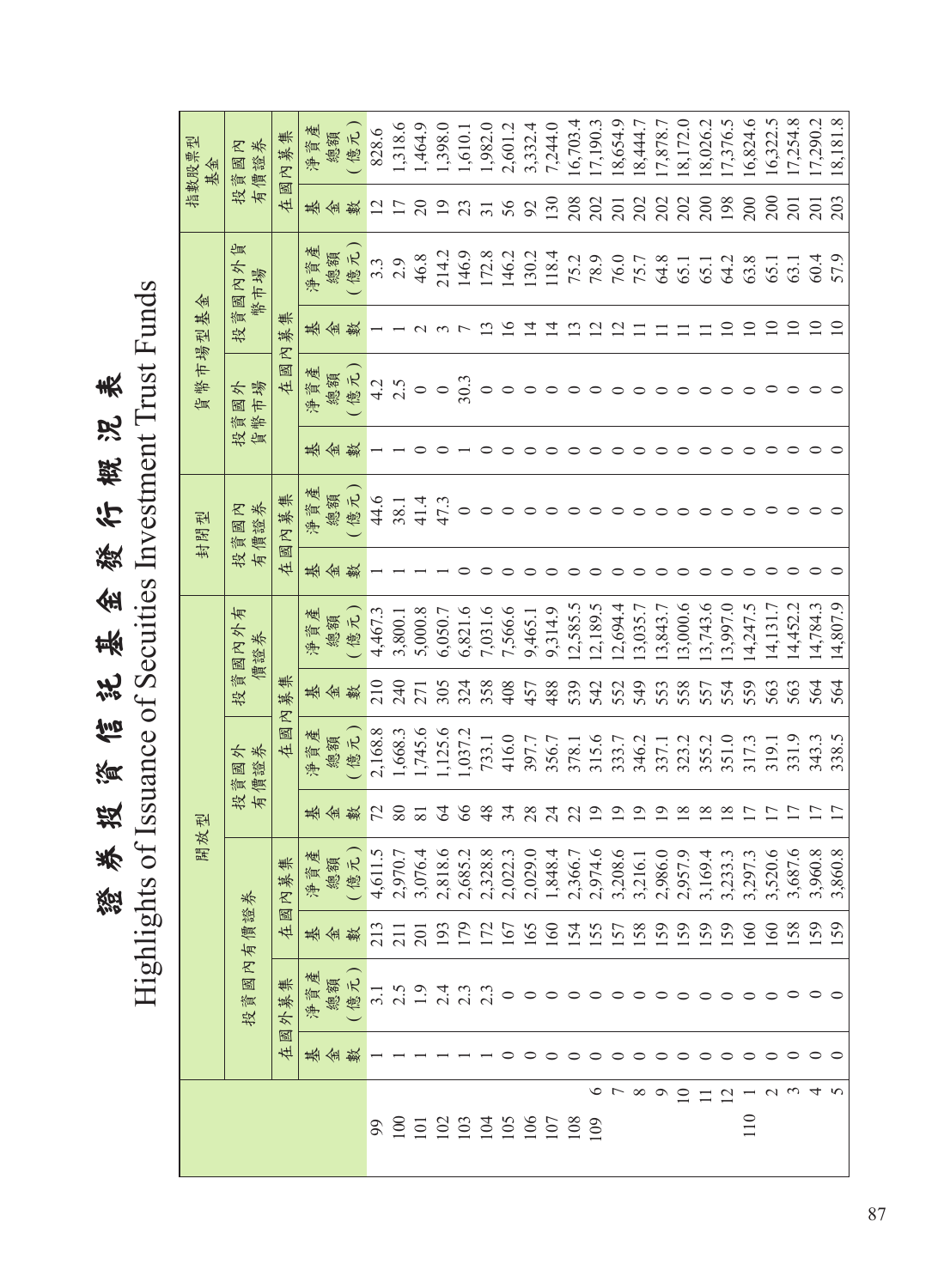外資(FINI及FIDI)及陸資投資國內證券資金匯出入金額統計表 外資(FINI 及 FIDI)及陸資投資國內證券資金匯出入金額統計表

Inward-remittance and outward-remittance from FINI and FIDIs investment in Taiwan's Stock Markets Inward-remittance and outward-remittance from FINI and FIDIs investment in Taiwan's Stock Markets

| 單位:億美元 | FINI 加 FIDI 加陸資   | 累積匯入淨額       | 2,080.55 | 1,977.15  | 2,136.00 | 2,085.46 | 2,018.38            | 1,978.74      | 1,960.80     | 1,981.44 | 2,040.32      | 2,085.46            | 2,194.67 | 2,134.46 | 2,134.25                      | 2,130.96      | 2,181.34 | 2,213.81            | 2,194.67     |                                                   |
|--------|-------------------|--------------|----------|-----------|----------|----------|---------------------|---------------|--------------|----------|---------------|---------------------|----------|----------|-------------------------------|---------------|----------|---------------------|--------------|---------------------------------------------------|
|        |                   | 淨額<br>匯入     | 86.83    | $-103.40$ | 158.85   | (50.54)  | 9.28                | $-39.64$      | $-17.94$     | 20.64    | 58.88         | 45.14               | 109.21   | 49.00    | $-0.21$                       | $-3.29$       | 50.38    | 32.47               | $-19.14$     |                                                   |
|        |                   | 累積匯入淨額       | 4.95     | 2.47      | 2.4<br>4 | 2.37     | 2.41                | 2.50          | 2.45         | 2.42     | 2.40          | 2.37                | 2.01     | 2.29     | 2.28                          | 2.29          | 2.26     | 2.45                | 2.01         | 「外國專業投資機構」及「境外華僑及外國人」                             |
|        |                   | 淨額<br>屋人     | 1.57     | $-2.48$   | $-0.03$  | (0.07)   | $-0.02$             | 0.09          | $-0.05$      | $-0.03$  | $-0.02$       | $-0.03$             | $-0.36$  | $-0.08$  | $-0.01$                       | 0.01          | $-0.03$  | 0.19                | $-0.44$      | 制度。原                                              |
|        | 境外華僑及外國自然人 (FIDI) | 金額<br>出<br>圖 | 0.34     | 4.65      | 0.62     | 0.60     | 0.03                | 0.03          | 0.06         | 0.05     | 0.02          | 0.03                | 0.68     | 0.08     | 0.01                          | 0.06          | 0.07     | 0.02                | 0.44         |                                                   |
|        |                   | 金額<br>匯入     | 1.91     | 2.17      | 0.59     | 0.53     | 0.01                | 0.12          | 0.01         | 0.02     | 0.00          | 0.00                | 0.32     | 0.00     | 0.00                          | 0.07          | 0.04     | 0.21                | 0.00         |                                                   |
|        | 加陸資               | 累積匯入淨額       | 2,075.60 | 1,974.68  | 2,133.56 | 2,083.09 | 2,015.97            | 1,976.24      | 1,958.35     | 1,979.02 | 2,037.92      | 2,083.09            | 2,192.66 | 2,132.17 | 2,131.97                      | 2,128.67      | 2,179.08 | 2,211.36            | 2,192.66     | 自 92 年 10 月 2 日起,取消「外國專業投資機構」之許可制度,並改採「一次登記,永久有效」 |
|        | $\lambda$ (FINI)  | 淨額<br>匯入     | 85.26    | $-100.92$ | 158.88   | (50.47)  | 9.30                | $-39.73$      | $-17.89$     | 20.67    | 58.90         | 45.17               | 109.57   | 49.08    | $-0.20$                       | $-3.30$       | 50.41    | 32.28               | $-18.70$     |                                                   |
|        | 境外外國機構投資          | 金額<br>医型     | 1621.07  | 2,123.48  | 2,154.26 | 3,156.72 | 272.57              | 278.03        | 315.36       | 246.19   | 278.27        | 351.34              | 1,770.28 | 384.41   | 252.63                        | 341.77        | 236.97   | 300.69              | 253.81       |                                                   |
|        |                   | 金額<br>屋人     | 1706.33  | 2.022.56  | 2,313.14 | 3,106.25 | 281.87              | 238.30        | 297.47       | 266.86   | 337.17        | 396.51              | 1,879.85 | 433.49   | 252.43                        | 338.47        | 287.38   | 332.97              | 235.11       |                                                   |
|        |                   | 年/月          | 106年度    | 107年度     | 108年度    | 109年度    | 月<br>$\overline{1}$ | 月<br>$\infty$ | 月<br>$\circ$ | 10E      | 月<br>$\equiv$ | 月<br>$\overline{2}$ | 110年度    | 月        | 月<br>$\overline{\mathcal{C}}$ | 月<br>$\infty$ | 月<br>4   | 月<br>$\overline{S}$ | 月<br>$\circ$ | $\overline{\phantom{a}}$<br>--<br>(計              |

合併統稱「境 外華僑及外國人」;「華僑及外國人」則區分為「境內華僑及外國自然人」、「境外華僑及外國自然人」、「境內外國機構投資人」及「境 合併統稱「境 外華僑及外國人」;「華僑及外國人」則區分為「境內華僑及外國自然人」、「境外華僑及外國自然人」、「境內外國機構投資人」及「境 外外國機構投資人」等四類。 外外國機構投資人」等四類。

 2、 「境外外國機構投資人」投資額度不受限制,「境內外國機構投資人」結匯額度為五千萬美元,境內華僑及外國自然人結匯額度為五百萬美元。 「境外外國機構投資人」投資額度不受限制,「境內外國機構投資人」結匯額度為五千萬美元,境內華僑及外國自然人結匯額度為五百萬美元  $\sim$ 

3、 「境外外國機構投資人」累積匯入淨額係重新調整而得 (「境外外國機構投資人」為原 QFII 加原 GFII)。

 4、 98 年 4 月 30 日發布施行「大陸地區投資人來臺從事證券投資及期貨交易管理辦法」,另於 99 年 1 月 15 日發布大陸地區投資人投資臺灣地區證券限額, 其中全體經大陸地區證券主管機關核准之合格機構投資者(QDII)匯入投資臺灣地區證券之資金,不得超過五億美元,每家QDII申請限額為一億美元。 3、「境外外國機構投資人」累積匯入淨額係重新調整而得 (「境外外國機構投資人」為原 QFII 加原 GFII)。<br>4、98 年 4 月 30 日發布施行「大陸地區投資人來臺從事證券投資及期貨交易管理辦法」,另於 99 年 1 月 15 日發布大陸地區投資人投資臺灣地區證券限額 其中全體經大陸地區證券主管機關核准之合格機構投資者 ( QDII ) 匯入投資臺灣地區證券之資金,不得超過五億美元,每家 QDII 申請限額為一億美元 資料來源:中央銀行外匯局 ( 資金匯出入金額 ) 資料來源:中央銀行外匯局 ( 資金匯出入金額 )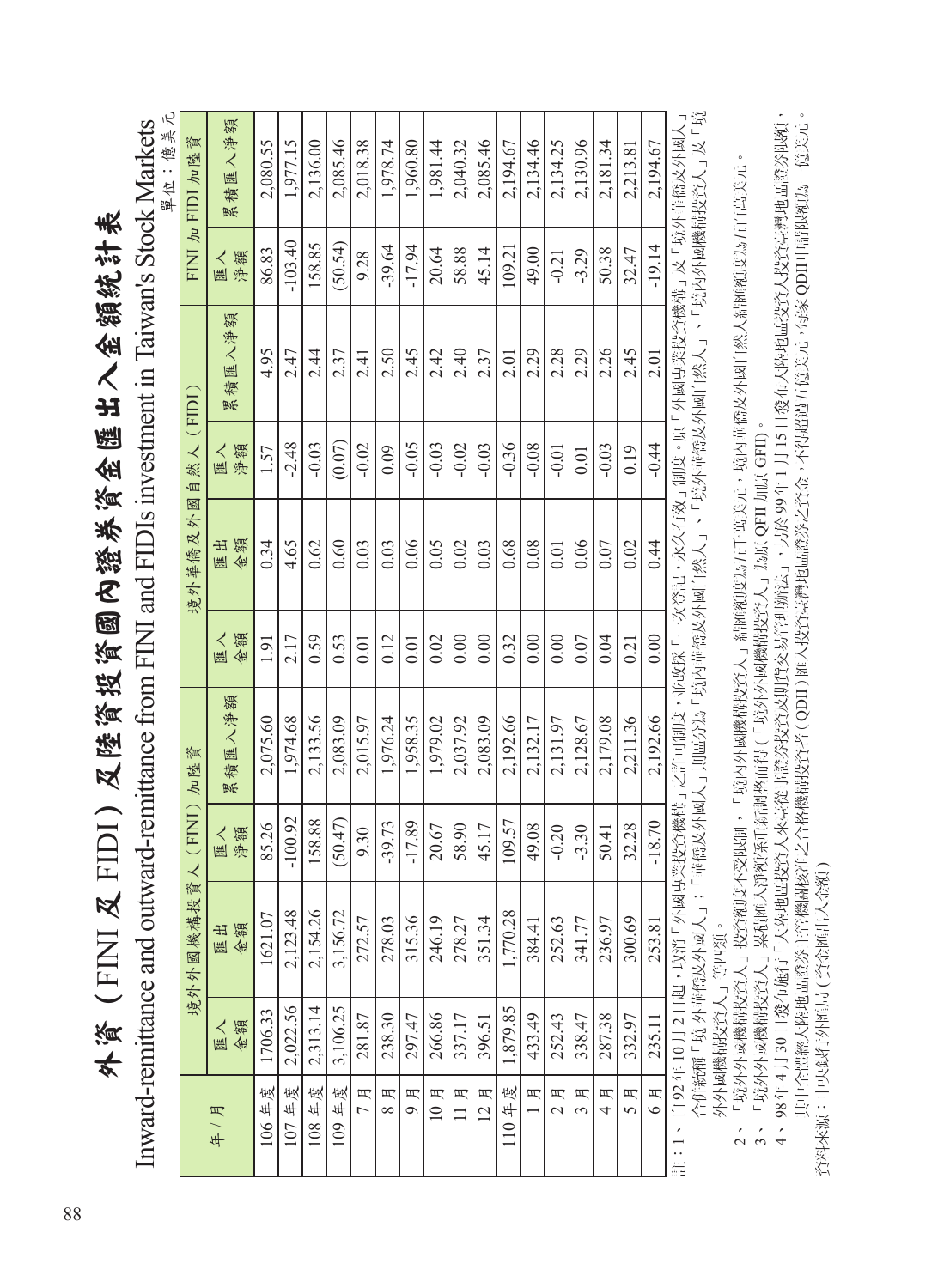| 表                       |                    |
|-------------------------|--------------------|
|                         | U                  |
|                         |                    |
|                         |                    |
|                         | $T_{\rm rad}$ dino |
|                         | rket               |
|                         |                    |
|                         |                    |
|                         |                    |
| 國期貨市場 110年6月份交易量票總      | wan rutures        |
|                         |                    |
|                         |                    |
|                         |                    |
|                         |                    |
|                         | of Tai             |
|                         |                    |
|                         |                    |
| $\overline{\mathbf{r}}$ | 2021               |
|                         |                    |
|                         |                    |

|   |                              |                    |                          |                                       |                  |                 |              |               | 期貨經紀     |                 |                                                                                                             |               |         |                  |                   |                     |                       |
|---|------------------------------|--------------------|--------------------------|---------------------------------------|------------------|-----------------|--------------|---------------|----------|-----------------|-------------------------------------------------------------------------------------------------------------|---------------|---------|------------------|-------------------|---------------------|-----------------------|
|   |                              |                    |                          |                                       |                  |                 |              |               |          | 法人              |                                                                                                             |               |         |                  |                   | 貨<br>期              | 迦<br>自                |
|   | 商品名稱                         | 交易量+21 歳<br>歐      | 未沖銷量                     | 自                                     | 然人               | 證券              | 誉<br>自       | 證券投信          |          | 資及陸<br>外        | 資                                                                                                           | 及信託基金<br>期貨經理 |         | 其他<br>機構投資人      |                   |                     |                       |
|   |                              |                    |                          | 買                                     | 賣                | 買               | 応            | 買             | 応        | 買               | 惆                                                                                                           | 层             | 責       | 買                | 癌                 | 買                   | 賣                     |
|   | ŕщ<br>臺股期                    | 3,268,058          | 96,103                   | 1,704,100                             | 1,699,542        | 0,253           | 9,959        | 44,840        | 39,588   | 1,271,757       | 1,274,758                                                                                                   | 67.           | 614     | 42,386           | 45,747            | 194,045             | 197,850               |
|   | ŕш<br>小型臺指期                  | 5,728,504          | 52,714                   | 3,443,519                             | 3,437,703        | 209             |              | 85            | 35       | 2,023,470       | 2,026,590                                                                                                   | 9,286         | 79      |                  | 3,588             | 238,056             | 241.134               |
|   | 電子期貨                         | 61,415             | 3,020                    | 20,621                                | 20,471           | 834             | 878          | 218           | 194      | 31.786          | 32,150                                                                                                      | 0             |         | 2.124            | 2,075             | 5,832               | 5.647                 |
|   | ने≡र<br>小型電子期                | 6,021              | 453                      | 5,048                                 | 4,775            | $\circ$         | $\circ$      | $\circ$       | $\circ$  | $\circ$         | 0                                                                                                           | $\circ$       | $\circ$ | $\circ$          | $\circ$           | 973                 | 1,246                 |
|   | 金融期貨                         | 26,848             | 2,314                    | $\sqrt{117}$<br>$\circ$               | 8,354            | 292             | 302          | $\infty$      | $\infty$ | 13,936          | 14,513                                                                                                      |               | $\circ$ | 582              | 561               | 2,913               | 3,110                 |
|   | 臺灣 50期貨                      | $\sqrt{512}$       | $\sqrt{8}$               |                                       | $\frac{56}{5}$   | $\circ$         | $\circ$      | $\circ$       | $\circ$  |                 |                                                                                                             |               |         | $\circ$          | $\circ$           | 407                 | $\sqrt{417}$          |
|   | 非金電期                         | 6,867              | 418                      |                                       | 1,740            |                 |              |               |          | 2,523           | 2,657                                                                                                       |               | ⊂       | $\frac{8}{2}$    | $\overline{10}$   | 2,614               | 2,457                 |
|   | 櫃買期貨                         | 906                | 123                      |                                       | 342              | $\circ$         | $\circ$      | $\circ$       | $\circ$  | $\circ$         |                                                                                                             |               |         | $\overline{0}$   | $\overline{19}$   | 395                 | 534                   |
|   | 富櫃 200期貨<br>臺灣永續期貨<br>臺灣生技期貨 | 2,370              | $\frac{8}{2}$            |                                       | 1,438            | 51              | 22           | 29            | ಸ        | 259             | 271                                                                                                         |               |         | 29               | $\overline{40}$   | 595                 | 568                   |
| 期 |                              | 1,040              | $\overline{\mathcal{S}}$ |                                       |                  | $\circ$         | $\circ$      | $\frac{5}{3}$ | 35       | $\sqrt{2}$      | $\overline{120}$                                                                                            |               |         | $\circ$          | $\circ$           | 854                 | 868                   |
|   |                              | 948                | $\overline{55}$          |                                       | 367              | $\circ$         | $\circ$      | $\circ$       | $\circ$  | $\overline{40}$ | $\vert 4$                                                                                                   |               | ⊂       | $\circ$          | $\circ$           | $\overline{513}$    | 537                   |
|   | 東證期貨                         | 1,655              | $\overline{151}$         |                                       | 461              | 0               | 0            | $\circ$       | 0        | $\sqrt{449}$    | 42                                                                                                          |               |         |                  | $\circ$           | 682                 | 752                   |
| 貨 | 美國道瓊期貨                       | 41,611             | 1,602                    |                                       | 18,467           | $\circ$         | 0            | $\circ$       | 0        | 18,663          | 8,624                                                                                                       |               |         | $\mathcal{O}$    | 56                | 2,514               | 4,464                 |
|   | 美國標普 500期                    | 1,408              | 278                      |                                       | 453              | $\circ$         | 0            | $\circ$       | 0        | 593             | 632                                                                                                         |               |         | $18\,$           | $\overline{10}$   | 256                 | 313                   |
|   | 國那斯達克 100期<br>美              | $\frac{47,357}{ }$ | 1,415                    |                                       | 22,104           | 0               |              | 0             | 0        | 21,312          | 21,152                                                                                                      |               |         | $\circ$          | 5                 | 4,162               | 4,096                 |
|   | 英國富時100期                     | 6,027              | 139                      |                                       | 4,042            | 0               |              | 0             | 0        | 1,262           | 1,336                                                                                                       |               |         | $\circ$          | 0                 | 712                 | 649                   |
| 契 | 黄金期貨                         | 4,507              | 223                      |                                       | 102              | $\circ$         |              | $\circ$       | $\circ$  | $\circ$         | $\overline{\ }$ 80                                                                                          |               |         | ⇔                | $\circ$           | 4,394               | 4,325                 |
|   | 臺幣黃金期貨                       | 5,703              |                          |                                       | 1,306            | 0               | 0            | 0             | $\circ$  | 802             | 557                                                                                                         |               |         | $\circ$          | $\circ$           | 3,570               | 3,840                 |
|   | 布蘭特原油期貨                      | 2,579              | 494                      |                                       | 665              | 0               |              | 0             | 0        | 1.027           | 381                                                                                                         |               |         | 0                |                   | 1,028               | 1,533                 |
| 约 | 股票期貨                         | 8,000,327          | 529,957                  |                                       | 3,439,860        | 83,321          | 85,815       | 2,860         | 3,000    | 3,965,924       | 4,021,939                                                                                                   | ⊂             |         | 79,008           | 76,690            | 310,727             | 373,023               |
|   | ETF 期貨                       | 60,954             | 13,367                   |                                       | 12,538           | 704             | ,672         | 9,100         | 8,958    | 25,467          | 26,026                                                                                                      | ⊂             | ⊂       | 259              | 261               | 12,173              | 11,499                |
|   | 美元兒人民幣期貨                     | 1,147              | 540                      |                                       |                  | $\circ$         | $\circ$      | 0             | $\circ$  | 451             | 296                                                                                                         |               |         | 674              | 844               | $\circ$             | $\circ$               |
|   | 小型美元兒人民幣期                    | 6,728              | 1,482                    |                                       | 65               | $\circ$         | $\circ$      | $\circ$       | $\circ$  | 2,185           | 1,746                                                                                                       |               |         | 4,488            | 4,917             | $\circ$             | $\circ$               |
|   | 歐元兌美元期貨                      | 2,947              |                          |                                       | $\overline{230}$ | 0               | 0            | 0             | $\circ$  | 944             | 1,140                                                                                                       |               |         | 368              | 58                | ,475                | 519                   |
|   | 美元兑日元期貨                      | 812                | 106                      | z                                     | 59               | 0               | 0            | 0             | $\circ$  | 160             | 137                                                                                                         | 0             |         | 190              | 190               | 408                 | 426                   |
|   | 英镑兄美元期貨<br>澳幣兄美元期貨           | 925                | $\frac{242}{124}$        |                                       | $ \mathbb{S} $   | $\circ$         | 0            | 0             | 0        | 283             | 501                                                                                                         |               |         | 154              | 65                | 397                 | 276                   |
|   |                              | $\frac{1.408}{ }$  |                          | $\vert$ 2                             | 143              | $\circ$         | $\circ$      | $\circ$       | $\circ$  | 273             | 251                                                                                                         |               |         | $\frac{85}{5}$   | $\overline{134}$  | 937                 | 880                   |
|   | 合計                           | 17,289,584         | 706,315                  | 8,807,130                             | 8,675,429        | 96,641          | 98,824       | 57,277        | 51,951   | 7,383,688       | 7,446,354                                                                                                   | 9,963         | 9,793   | 144,253          | 145,270           | 790,632             | 861,963               |
|   | 合計百分比                        | $\overline{53.93}$ | 72.23                    | 50.56                                 |                  |                 | 57           | 0.32          |          | 42.89           |                                                                                                             | 0.06          |         | 0.84             |                   |                     | 78                    |
|   | 臺指選擇權                        | 14,744,275         | 264,835                  | 212,824<br>7,21                       | 7,080,299        | 6,065           | 5,142        | 54            | 95       | 045,956<br>"    | 3,025,460                                                                                                   | 1.124         | 24,958  | 44,541           | 48,11             | 4,433,71            | 4,560,208             |
| 脚 | 電子選擇權                        | 5.679              | 800                      |                                       | 1,060            | $\circ$         | 0            | $\circ$       | $\circ$  |                 | $\circ$                                                                                                     | $\circ$       |         | $\circ$          |                   | 4,694               | 4,619                 |
|   |                              | 7,100              | 1,948                    | 916                                   | 2,084            | $\circ$         | $\circ$      | 0             | $\circ$  | $\circ$         | $\circ$                                                                                                     | $\circ$       | $\circ$ | $\circ$          | 0                 | 5.184               | 5,016                 |
| 挥 | 金融選擇權<br>黃金選擇權<br>股票選擇權      | 2,900              | $\frac{185}{2,278}$      | $\frac{54}{3}$                        | 691              | $\circ$         | $\circ$      | $\circ$       | $\circ$  | $\circ$         | $\circ$                                                                                                     | 0             | $\circ$ | $\circ$          | $\circ$           | 2,166               | $\frac{2,209}{1,560}$ |
|   |                              | 4,612              |                          | 194                                   | 2,604            | $\frac{204}{ }$ | $\sqrt{448}$ | $\circ$       | 0        | $\circ$         | $\circ$                                                                                                     | $\circ$       | $\circ$ | ∣⇔               | $\circ$           | 3,214               |                       |
| 權 | ETF 選擇權                      | 7,821              | 1,391                    | $\overline{331}$                      | 1.572            | $\circ$         | $\circ$      | 0             |          | $\circ$         | 0                                                                                                           | 0             | 0       | $\circ$          |                   | 6,490               | 6,248                 |
| 契 | 美元兒人民幣選擇權                    | $\circ$            | $\circ$                  | $\circ$                               | $\circ$          | $\circ$         | 0            | $\circ$       |          | $\circ$         | 0                                                                                                           | 0             |         | $\circ$          |                   | $\circ$             | $\circ$               |
|   | 小型美元兒人民幣選擇權                  | $\circ$            | 160                      | $\circ$                               | $\circ$          | $\circ$         | 0            | $\circ$       | $\circ$  | 0               |                                                                                                             | 0             |         | $\circ$          |                   | 0                   | 0                     |
| 毟 | 合計                           | 14,772,387         | 271,597                  | 8,984<br>7.21                         | 7,088,310        | 6.269           | 5.590        | 54            | 95       | 3,045,956       | 3,025,460                                                                                                   | .124          | 24,958  | 44,541           | 48,114            | 4,455,459 4,579,860 |                       |
|   | 合計百分比                        | 46.07              | 27.77                    | 48.43                                 |                  | 0.04            |              | 0.00          |          | 20.55           |                                                                                                             | 0.09          |         | $\overline{0.3}$ |                   | 30.58               |                       |
|   | 總計                           | 32,061,971         | 977,912                  | $\frac{16,026,114 15,763,739}{49.58}$ |                  | 102,910 104,414 |              |               |          |                 | $\begin{array}{ c c c c }\n 57,331 & 52,046 & 10,429,644 & 10,471,814 & 0.17 & 32.60 & 32.60 & \end{array}$ | 11,087        | 34,751  |                  | 188,794   193,384 | 5,246,091 5,441,823 |                       |
|   | 總計百分比                        |                    |                          |                                       |                  | $\sqrt{0.32}$   |              |               |          |                 |                                                                                                             | 0.07          |         | $\frac{0.60}{0}$ |                   | 16.67               |                       |

註 1:本表所統計之百分比,係計算至小數點 2 位數後,採四捨五入邏輯呈現。<br>註 2:期貨自營帳戶之交易包含證券自營商於其兼營期貨自營業務所開立之期貨自營帳戶分戶從事之期貨交易。 註 2:期貨自營帳戶之交易包含證券自營商於其兼營期貨自營業務所開立之期貨自營帳戶分戶從事之期貨交易。註 1:本表所統計之百分比,係計算至小數點 2 位數後,採四捨五入邏輯呈現。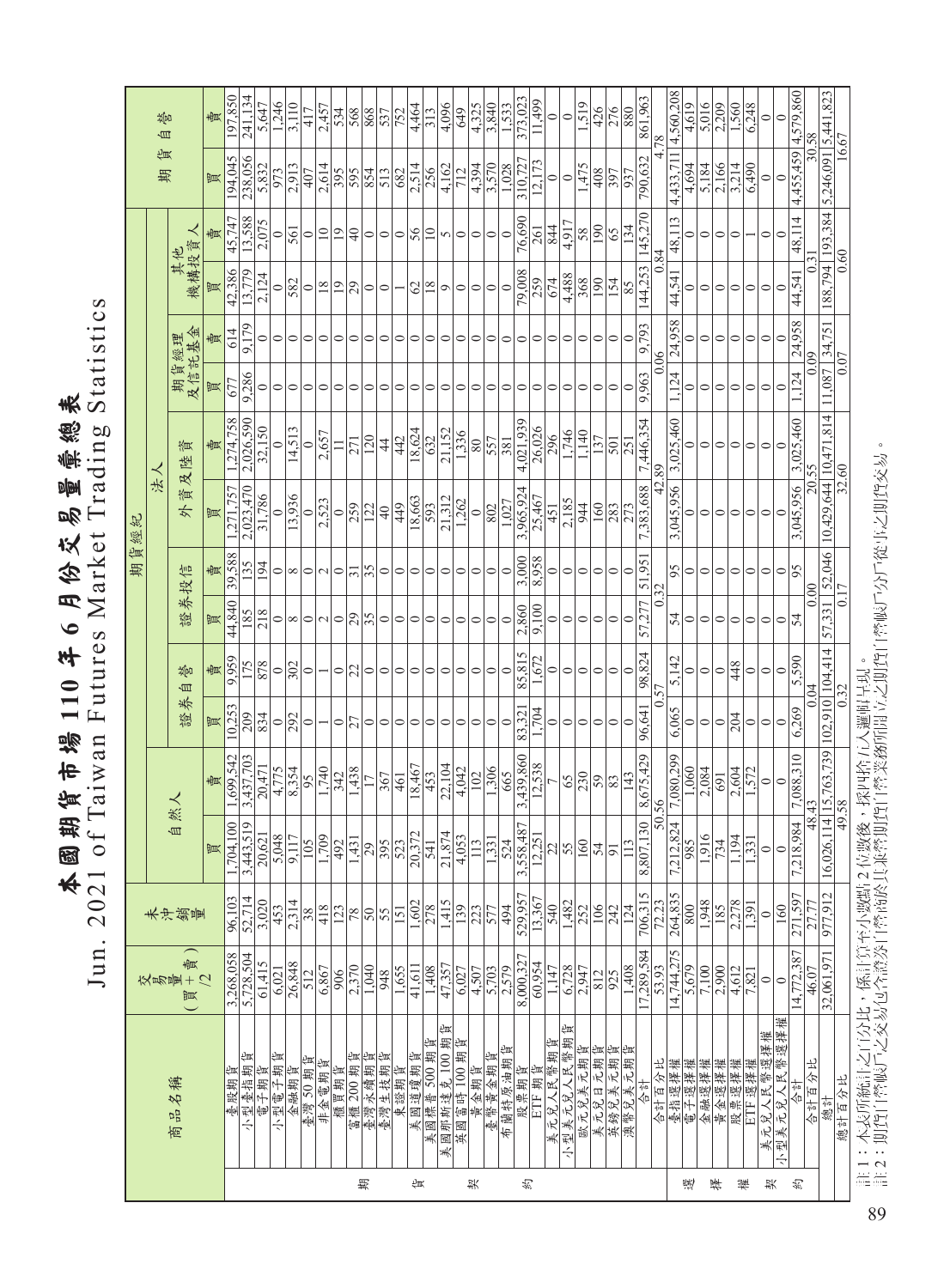臺灣貓將以吃蛋蛋飯經體增數<br>TWSE STOCK PRICE INDICES TWSE STOCK PRICE INDICES 臺灣證券交易所股價指數

| Year<br>#<br>月                 |           | Twse Weighted Stock Index<br>臺灣證券交易所加權指數<br>$\left(\begin{matrix}1\ 1\end{matrix}\right)$ |                          |        | Cement<br>水泥類<br>(2) |        |          | 食品類<br>Food<br>(2) |          |          | 塑膠化工<br>Plastic<br>(2) |          |
|--------------------------------|-----------|-------------------------------------------------------------------------------------------|--------------------------|--------|----------------------|--------|----------|--------------------|----------|----------|------------------------|----------|
| Month                          | 高日        | 低口                                                                                        | 收C                       | 高H     | 低工                   | 收C     | 高日       | 低工                 | 收C       | 高江       | 低工                     | 收C       |
| 9712                           | 4,694.81  | 4,225.07                                                                                  | Ξ.<br>4,591              | 372.39 | 328.86               | 358.73 | 507.41   | 443.73             | 463.55   | 455.51   | 373.28                 | 382.20   |
| 9812                           | 8,188.11  | 7,649.23                                                                                  | $\Xi$<br>8,188.          | 475.79 | 463.05               | 475.79 | 734.57   | 697.65             | 729.89   | 704.22   | 672.67                 | 704.22   |
| 9912                           | 8,972.50  | 8,520.11                                                                                  | .50<br>8,972.            | 513.59 | 495.88               | 506.17 | 914.46   | 883.20             | 905.43   | 911.45   | 880.15                 | 911.45   |
| 10012                          | 7,178.69  | 6,633.33                                                                                  | $08$<br>7,072.           | 495.56 | 457.67               | 495.13 | 938.05   | 882.36             | 925.24   | 784.87   | 738.22                 | 769.26   |
| 10112                          | 7,757.09  | 7.519.93                                                                                  | $\ddot{50}$<br>7,699.    | 546.15 | 524.98               | 546.15 | 1,141.03 | 1.094.67           | 1,123.72 | 777.89   | 735.95                 | 777.89   |
| 10212                          | 8,623.43  | 8,313.87                                                                                  | $\overline{51}$<br>8,611 | 628.09 | 603.02               | 625.66 | 1,251.15 | 1,205.71           | 1,241.22 | 887.28   | 861.66                 | 884.76   |
| 10312                          | 9.307.26  | 8,828.36                                                                                  | .26<br>9,307.            | 588.06 | 551.88               | 582.04 | .209.49  | 1,151.45           | 1,207.02 | 790.80   | 734.57                 | 790.80   |
| 10412                          | 8,463.30  | 8,040.16                                                                                  | 8,338.06                 | 406.98 | 378.08               | 387.73 | 1,325.28 | 1,266.00           | 1,321.67 | 756.97   | 701.80                 | 751.01   |
| 10512                          | 9,392.68  | 9,078.64                                                                                  | 50<br>9,253              | 449.73 | 420.61               | 427.44 | 1,399.36 | 1,337.02           | 1,360.77 | 879.53   | 844.26                 | 860.96   |
| 10612                          | 10,651.11 | 10,355.76                                                                                 | 10,642.86                | 485.01 | 441.72               | 485.01 | 1,631.53 | 1,568.68           | 1,631.53 | 915.39   | 868.09                 | 915.39   |
| 10712                          | 10,137.87 | 9,478.99                                                                                  | $\overline{4}$<br>9,727. | 492.09 | 475.49               | 484.35 | 1,662.12 | 1,565.38           | 1,617.70 | 879.62   | 835.09                 | 864.32   |
| 10812                          | 12,122.45 | 11,502.83                                                                                 | 11,997.14                | 624.05 | 590.54               | 623.05 | 1,813.40 | 1,748.79           | 1,798.03 | 852.25   | 830.29                 | 846.70   |
| $\overline{C}$<br>109          | 12,722.92 | 11,703.42                                                                                 | 1.80<br>12,664           | 617.08 | 575.55               | 582.30 | 1,809.85 | 1,731.83           | 1,761.55 | 785.53   | 722.04                 | 732.67   |
| $\infty$<br>109                | 12,956.11 | 12.362.64                                                                                 | $-45$<br>12,591          | 616.91 | 574.30               | 603.17 | 1,758.92 | 1,705.10           | 1,705.10 | 774.29   | 728.40                 | 755.65   |
| $\overline{\circ}$<br>109      | 12,976.76 | 12,232.91                                                                                 | 12,515.61                | 612.16 | 573.53               | 589.83 | 1,699.59 | 1,603.47           | 1,621.26 | 776.10   | 731.85                 | 740.56   |
| 10910                          | 12,955.91 | 12,546.34                                                                                 | 12,546.34                | 593.06 | 581.65               | 584.33 | 1,654.40 | 1,621.17           | 1,621.17 | 764.27   | 746.76                 | 750.62   |
| 10911                          | 13,878.01 | 12,591.31                                                                                 | 13,722.89                | 641.00 | 586.94               | 638.05 | 1,753.49 | 1,622.18           | 1,700.13 | 827.06   | 753.99                 | 812.53   |
| 10912                          | 14,732.53 | 13,885.67                                                                                 | 14,732.53                | 647.76 | 631.02               | 647.72 | 1,773.98 | 1,688.97           | 1,770.60 | 875.73   | 822.60                 | 874.06   |
| 110                            | 16,153.77 | 14,902.03                                                                                 | 15,138.31                | 654.72 | 590.95               | 590.95 | 1,771.91 | 1,674.97           | 1,728.58 | 880.58   | 790.69                 | 790.69   |
| $\overline{\mathbf{c}}$<br>110 | 16,452.18 | 15,410.09                                                                                 | 8.80<br>15,953           | 643.79 | 598.81               | 634.95 | 1,788.60 | 1,725.64           | 1,744.43 | 895.67   | 801.25                 | 878.37   |
| $\tilde{\epsilon}$<br>110      | 16,554.90 | 15,820.11                                                                                 | $\cdot$ 13<br>16,431     | 697.28 | 631.40               | 697.28 | 1,904.06 | 1,757.11           | 1,904.06 | 940.49   | 878.71                 | 940.49   |
| $\overline{4}$<br>110          | 17,595.90 | 16,571.28                                                                                 | 17,566.66                | 831.05 | 696.51               | 816.23 | 2,011.18 | 1,892.29           | 2,002.50 | 1,048.33 | 936.94                 | 1,027.30 |
| $\overline{5}$<br>110          | 17,285.00 | 15,353.89                                                                                 | 8.43<br>17,068           | 835.51 | 726.11               | 802.26 | 1,987.10 | 1,881.38           | 1,930.03 | 1,026.42 | 881.06                 | 965.49   |
| $\overline{\circ}$<br>110      |           | 17,755.46   16,966.22                                                                     | 17,755.46                | 823.17 | 777.93               | 811.80 | 1,951.62 | 1,913.68           | 1,934.13 | 995.41   | 947.62                 | 978.01   |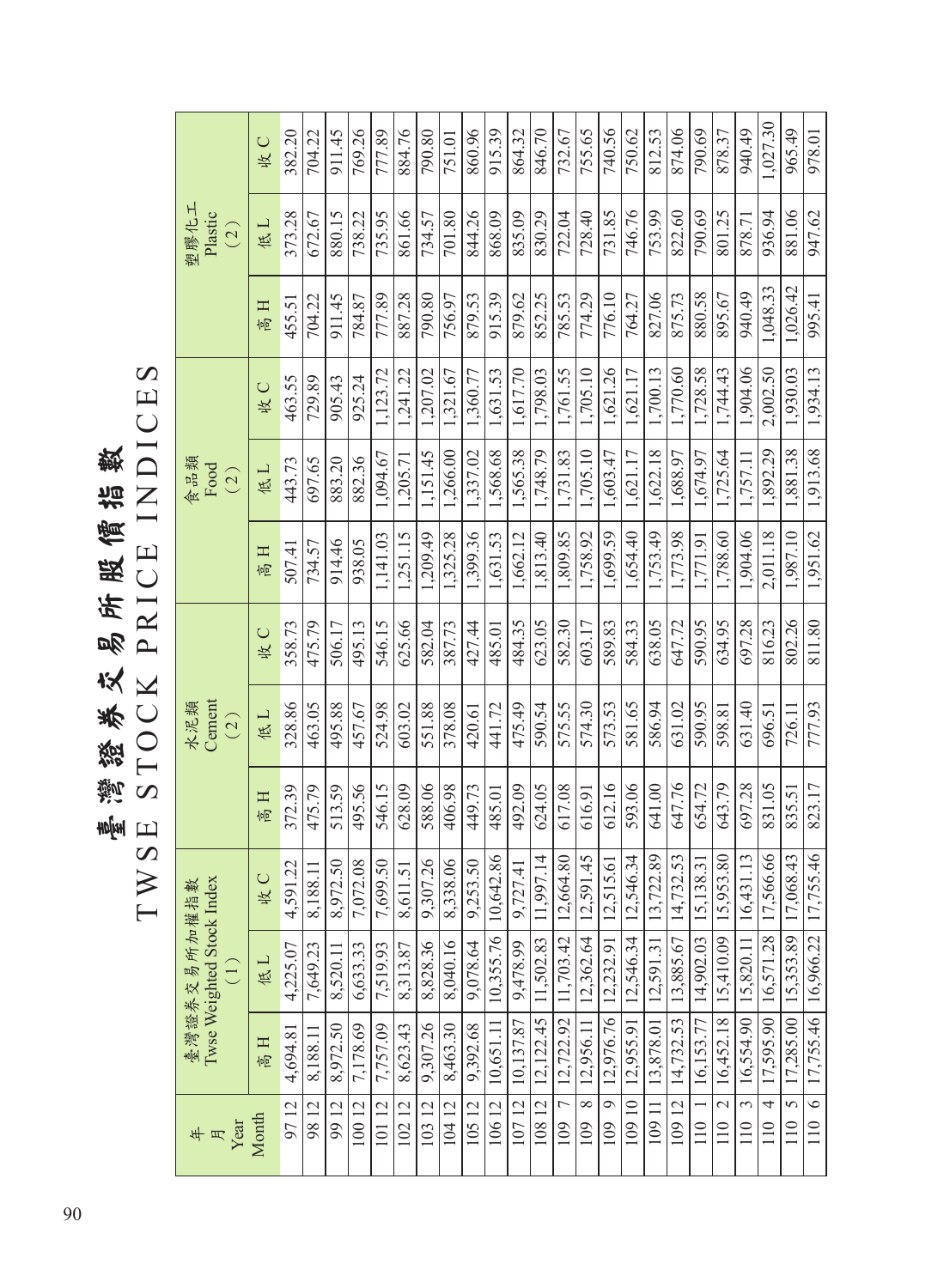臺灣貓將以吸圧 B N N A A A A A A A A A A A A A A A ( )<br>TWSE STOCK PRICE INDICES (Cont.) TWSE STOCK PRICE INDICES (Cont.) 臺灣證券交易所股價指數(續)

| $\frac{4}{5}$ where $\frac{1}{2}$                           |                   | 紡織 纖維<br>Textile<br>(2)    |        |                           | Eles.Machinery<br>機電類<br>(2)      |                            |                   | Paper & pulp<br>造紙類<br>$\left( 2\right)$ |             |                   | Construction<br>營造建材<br>$\left( 2\right)$ |             |                               | Bank & Insurance<br>金融保險<br>$\widetilde{\mathcal{C}}$ |             |
|-------------------------------------------------------------|-------------------|----------------------------|--------|---------------------------|-----------------------------------|----------------------------|-------------------|------------------------------------------|-------------|-------------------|-------------------------------------------|-------------|-------------------------------|-------------------------------------------------------|-------------|
| Month                                                       | $\mathbb{H}$<br>帼 | 低口                         | 收C     | 口气                        | 低工                                | 收C                         | $\mathbb{H}$<br>恒 | 低工                                       | $\cup$<br>收 | $\mathbb{H}$<br>峘 | 低口                                        | $\cup$<br>设 | 高日                            | 低工                                                    | $\cup$<br>收 |
| 9712                                                        | 223.17            | 196.90                     | 204.02 | 998.39                    | 873.39                            | 981.10                     | 98.47             | 90.90                                    | 94.54       | 131.16            | 104.73                                    | 121.38      | 602.12                        | 517.02                                                | 595.78      |
| 9812                                                        | 403.82            | 373.17                     | 403.82 | 1,904.                    | 86 1,746.08                       | 1,904.86                   | 206.3             | 189.80                                   | 202.22      | 288.55            | 277.52                                    | 287.97      | 909.80                        | 855.93                                                | 909.80      |
| 9912                                                        | 532.31            | 503.65                     | 532.31 | 1,937                     | 24 1,847.96                       | 1,915.24                   | 222.03            | 211.18                                   | 218.72      | 364.70            | 341.52                                    | 364.70      | 1,041.59                      | 916.97                                                | ,041.59     |
| 10012                                                       | 389.44            | 350.19                     | 385.78 | 1,483.                    |                                   | 21   1,374.23   1,465.90   | 158.57            | 142.41                                   | 151.29      | 246.56            | 206.33                                    | 228.48      | 804.32                        | 703.60                                                | 785.47      |
| 12<br>101                                                   | 424.59            | 410.38                     | 423.57 | 1,653.                    | 80 1,588.00                       | 1,624.86                   | 171.95            | 161.38                                   | 170.12      | 284.84            | 271.66                                    | 284.27      | 846.98                        | 821.99                                                | 841.78      |
| 10212                                                       | 572.54            | 541.30                     | 555.55 | 1,749.                    |                                   | 90 1,676.98 1,748.55       | 192.55            | 187.11                                   | 191.82      | 325.67            | 311.19                                    | 313.31      | 1,055.58                      | 1,012.82                                              | 1.053.74    |
| $\overline{12}$<br>103                                      | 530.36            | 501.51                     | 530.07 | $\overline{31}$<br>2,085. | 1,973.99 2,085.31                 |                            | 176.56            | 170.47                                   | 176.56      | 296.05            | 281.90                                    | 292.42      | 1,087.43                      | 1,038.49                                              | .,082.86    |
| 10412                                                       | 551.06            | 515.77                     | 551.06 | 1,881                     |                                   | $.84$   1,789.58  1,843.44 | 152.46            | 145.71                                   | 150.00      | 230.63            | 221.06                                    | 227.91      | 1,037.06                      | 966.13                                                | 992.13      |
| 10512                                                       | 486.47            | 468.35                     | 475.50 | 2,104.                    | .98 2.041.49                      | 2,078.55                   | 165.32            | 159.83                                   | 165.32      | 243.93            | 236.39                                    | 240.09      | 1,097.85                      | 1,057.10                                              | 1,076.77    |
| 10612                                                       | 491.73            | 470.92                     | 491.73 | 2,532.                    | $.43 \mid 2,438.34 \mid 2,489.91$ |                            | 266.24            | 245.04                                   | 266.24      | 258.23            | 247.75                                    | 258.23      | 1,195.80                      | 1,168.87                                              | 1,191.79    |
| $\overline{2}$<br>108                                       | 542.50            | 524.94                     | 536.08 | 3,001                     | $.48$   2,786.44  2,949.82        |                            | 195.43            | 184.52                                   | 195.43      | 307.39            | 298.81                                    | 307.09      | 1,367.89                      | 1,331.98                                              | 1,358.71    |
| $\overline{C}$<br>109                                       | 520.61            | 471.22                     | 485.50 | $\frac{3,408}{.}$         | $.48$   2.942.70  3.390.57        |                            | 241.96            | 221.73                                   | 223.42      | 312.80            | 299.38                                    | 305.22      | 1,293.56 1,251.01             |                                                       | 1,260.33    |
| $\infty$<br>109                                             | 514.40            | 488.87                     | 512.37 | 3,468.                    | $.79$   3,264.35  3,327.81        |                            | 275.62            | 225.82                                   | 275.62      | 327.74            | 302.83                                    | 327.74      | 1,273.52                      | 1,235.74                                              | 1.241.65    |
| $\circ$<br>109                                              | 511.85            | 481.62                     | 488.47 | 3,483.                    |                                   | $.74$   3,259.30  3,346.13 | 282.72            | 256.85                                   | 260.78      | 337.38            | 316.46                                    | 322.53      | 1,240.43                      | 1,166.39                                              | 1,200.5     |
| 10910                                                       | 513.11            | 492.84                     | 504.74 | 3,505.                    |                                   | $ 41 $ 3,349.71 3,360.32   | 292.38            | 264.34                                   | 281.08      | 331.02            | 322.38                                    | 322.38      | 1,210.44 1,179.85             |                                                       | 1,179.85    |
| 109 11                                                      | 538.14            | 506.12                     | 528.41 | 3,746.                    |                                   | $.14$   3,365.88  3,704.58 | 301.37            | 281.48                                   | 301.29      | 351.22            | 323.65                                    | 351.22      | 1,272.49                      | 1,194.29                                              | 1,248.06    |
| 12<br>109                                                   | 553.07            | 518.73                     | 551.95 | $-4,019.$                 | $47$   3,756.62  4,019.47         |                            | 348.04            | 293.12                                   | 346.32      | 351.07            | 333.36                                    | 345.18      | 1,288.35                      | 1,244.12                                              | 1,285.70    |
| 110                                                         | 553.27            | 507.16                     | 507.16 | 4,709                     |                                   | .80 4,084.34 7,341.42      | 344.39            | 283.96                                   | 283.96      | 346.69            | 321.09                                    | 321.09      |                               | 1,304.68 1,221.26                                     | 1,221.26    |
| $\mathcal{L}$<br>110                                        | 559.37            | 509.43                     | 550.32 | 4,761                     |                                   | $.05$   4,438.05  4,525.79 | 331.69            | 286.33                                   | 329.32      | 352.35            | 322.31                                    | 348.36      | 1,319.86 1,231.50             |                                                       | 1,285.91    |
| 3<br>110                                                    | 597.03            | 545.42                     | 597.03 | 4,633                     |                                   | $.29$ 4,428.36 4,573.08    | 364.56            | 324.82                                   | 364.56      | 362.42            | 345.93                                    | 360.02      | 1,396.04                      | 1,287.20                                              | 1,396.04    |
| 4<br>110                                                    | 680.46            | 594.44                     | 680.46 | 4,784                     |                                   | $.66$ 4,621.03 4,774.98    | 471.88            | 367.52                                   | 461.19      | 381.77            | 359.85                                    | 378.36      |                               | 1,503.06 1,384.78                                     | $-491.65$   |
| $\sigma$<br>110                                             | 722.12            | 610.07                     | 697.51 | 4,661                     | .21 4,145.37                      | 4,592.29                   | 457.22            | 358.25                                   | 427.78      | 374.81            | 323.39                                    | 346.89      | 1,569.43                      | 1,392.93                                              | .,506.65    |
| $\circ$<br>110                                              | 718.18            | 672.30                     | 710.71 | 4,648.                    |                                   | 82 4,486.98 4,621.48       | 523.16            | 434.85                                   | 514.98      | 352.56            | 342.25                                    |             | 351.34   1,523.70   1,463.51  |                                                       | 1,514.14    |
| $\begin{pmatrix} 1 \end{pmatrix}$<br>(2)<br>$\frac{1}{100}$ |                   | 基期: 55年= 100<br>基期:75年=100 |        |                           |                                   |                            |                   |                                          |             |                   |                                           |             | Note: $1.$ Base: $1966 = 100$ | $2.Base: 1986 = 100$                                  |             |

Note : 1.Base : 1966 = 100<br>2.Base : 1986 = 100 Note: 1.Base:  $1966 = 100$  $2.Base:1986 = 100$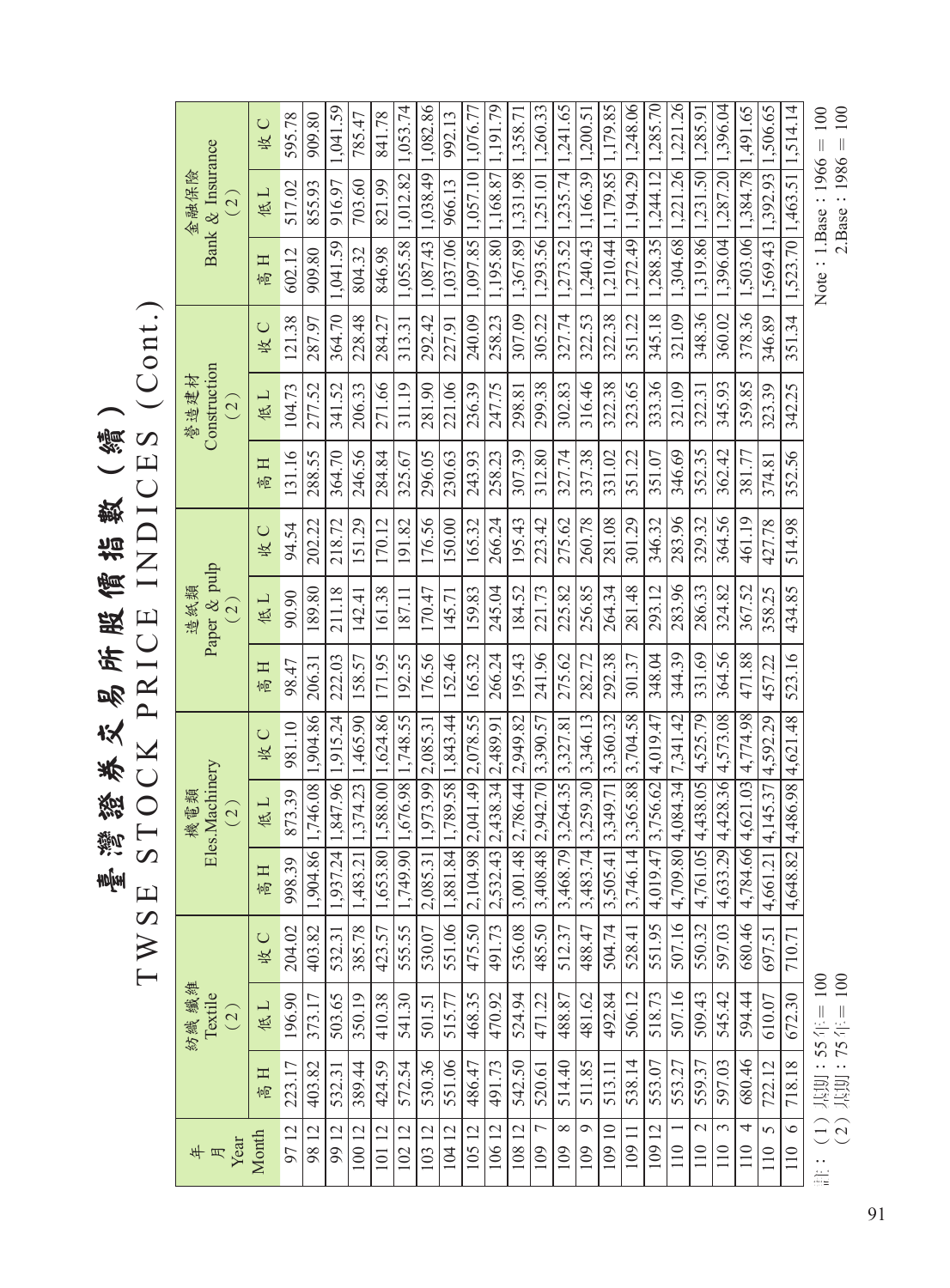國際主要服備指數<br>MAJOR STOCK MARKETS INDICES MAJOR STOCK MARKETS INDICES 國際主要股價指數

| Year Month<br>气<br><b>年</b> | Dow Jones<br>New York<br>紐約道瓊 | Nasdaq COMP<br>綜合股價指數<br>那斯達克 | Financial Times<br>倫敦金融<br>時報工業<br>London | Nikkei 225<br>日 | <b>Straits Times</b><br>新加坡海峽<br>Singapore | Hong Kong<br>Hang Seng<br>香港恆生 | 台灣證券交易所<br>Taiwan TSE<br>Composite |
|-----------------------------|-------------------------------|-------------------------------|-------------------------------------------|-----------------|--------------------------------------------|--------------------------------|------------------------------------|
| 99(2010) 12                 | 11,577.51                     | 2,652.87                      | 5.899.94                                  | 10.228.92       | 3.190.04                                   | 23,035.45                      | 8.972.50                           |
| 100(2011) 12                | 12,217.56                     | 2,605.15                      | 5.572.28                                  | 8.455.35        | 2.646.35                                   | 18,434.39                      | 7.072.08                           |
| $01(2012)$ 12               | 13,104.14                     | 3,019.51                      | 5,897.81                                  | 10,395.18       | 3,167.08                                   | 22,656.92                      | 7,699.50                           |
| $02(2013)$ 12               | 16,576.66                     | 4,176.59                      | 6,749.09                                  | 16.291.31       | 3,167.43                                   | 23,306.39                      | 8,611.5                            |
| $03(2014)$ 12               | 17,823.07                     | 4,736.05                      | 6,566.09                                  | 17,450.77       | 3,365.15                                   | 23,605.04                      | 9,307.26                           |
| (04(2015) 12                | 17,425.03                     | 5,007.41                      | 6.242.32                                  | 19.033.71       | 2,882.73                                   | 21.914.40                      | 8,338.06                           |
| 105(2016) 12                | 19,762.60                     | 5,383.12                      | 7.142.83                                  | 19.114.37       | 2,880.76                                   | 22,000.56                      | 9.253.50                           |
| 106(2017) 12                | 24,719.22                     | 6,903.39                      | 7.687.77                                  | 22.764.94       | 3.402.92                                   | 29,919.15                      | 10.642.86                          |
| 107(2018) 12                | 23,327.46                     | 6,635.28                      | 6,728.13                                  | 20,014.77       | 3,068.76                                   | 25,845.70                      | 9.727.41                           |
| 108(2019) 12                | 28,538.44                     | 8,972.60                      | 7,542.44                                  | 23,656.62       | 3,222.83                                   | 28,189.75                      | 11.997.14                          |
| 109(2020)                   | 26,428.32                     | 10,745.28                     | 5,897.76                                  | 21,710.00       | 2.529.82                                   | 24,595.35                      | 12,664.80                          |
| $\infty$                    | 28,430.05                     | 11,775.46                     | 5,963.56                                  | 23,139.76       | 2,532.51                                   | 25,177.05                      | 12,591.45                          |
| $\circ$                     | 27,781.70                     | 67.51<br>11,1                 | 5,866.10                                  | 23,185.12       | 2,466.62                                   | 23,459.05                      | 12,515.61                          |
| $\equiv$                    | 26,501.60                     | 10,911.59                     | 5,577.27                                  | 22,977.13       | 2,423.84                                   | 24,107.42                      | 12,546.34                          |
| $\Box$                      | 29,638.64                     | 12,198.74                     | 6.266.19                                  | 26.433.62       | 2,805.95                                   | 26.341.49                      | 13.722.89                          |
| 12                          | 30,606.48                     | 12,888.28                     | 6.460.52                                  | 27,444.17       | 2.843.81                                   | 27.231.13                      | 14.732.53                          |
| 10(2021)                    | 29,982.62                     | 13,070.70                     | 6.407.46                                  | 27,663.39       | 2.902.52                                   | 28.283.71                      | 15,138.31                          |
| $\sim$                      | 30,932.37                     | 92.35<br>13,1                 | 6,483.43                                  | 28,966.01       | 2.949.04                                   | 28,980.21                      | 15.953.80                          |
| $\sim$                      | 32,981.55                     | 13,246.87                     | 6,713.63                                  | 29,178.80       | 3,165.34                                   | 28,378.35                      | 16.431.13                          |
| 4                           | 33,874.85                     | 13,962.68                     | 6,969.81                                  | 28,812.63       | 3,218.27                                   | 28,724.88                      | 17,566.66                          |
| $\Omega$                    | 34,529.45                     | 13,748.74                     | 7,022.61                                  | 28,860.08       | 3,164.28                                   | 29,151.80                      | 17,068.43                          |
| $\bullet$                   | 34,502.51                     | 14,503.95                     | 7,037.47                                  | 28,791.53       | 3,130.46                                   | 28,827.95                      | 17,755.46                          |

註:1. 指數以月底為準。

註:1. 指數以月底為準。<br>2. 倫敦金融時報工業指數,自 84 年 1 月起由 30 種改為 100 種。<br>Note: 1.The indices are month end indices. 2. 倫敦金融時報工業指數,自 84 年 1 月起由 30 種改為 100 種。

Note: 1.The indices are month end indices.

2. In January 1995, the London Financial Times index component stocks were changed from 30 to 100. 2. In January 1995, the London Financial Times index component stocks were changed from 30 to 100.